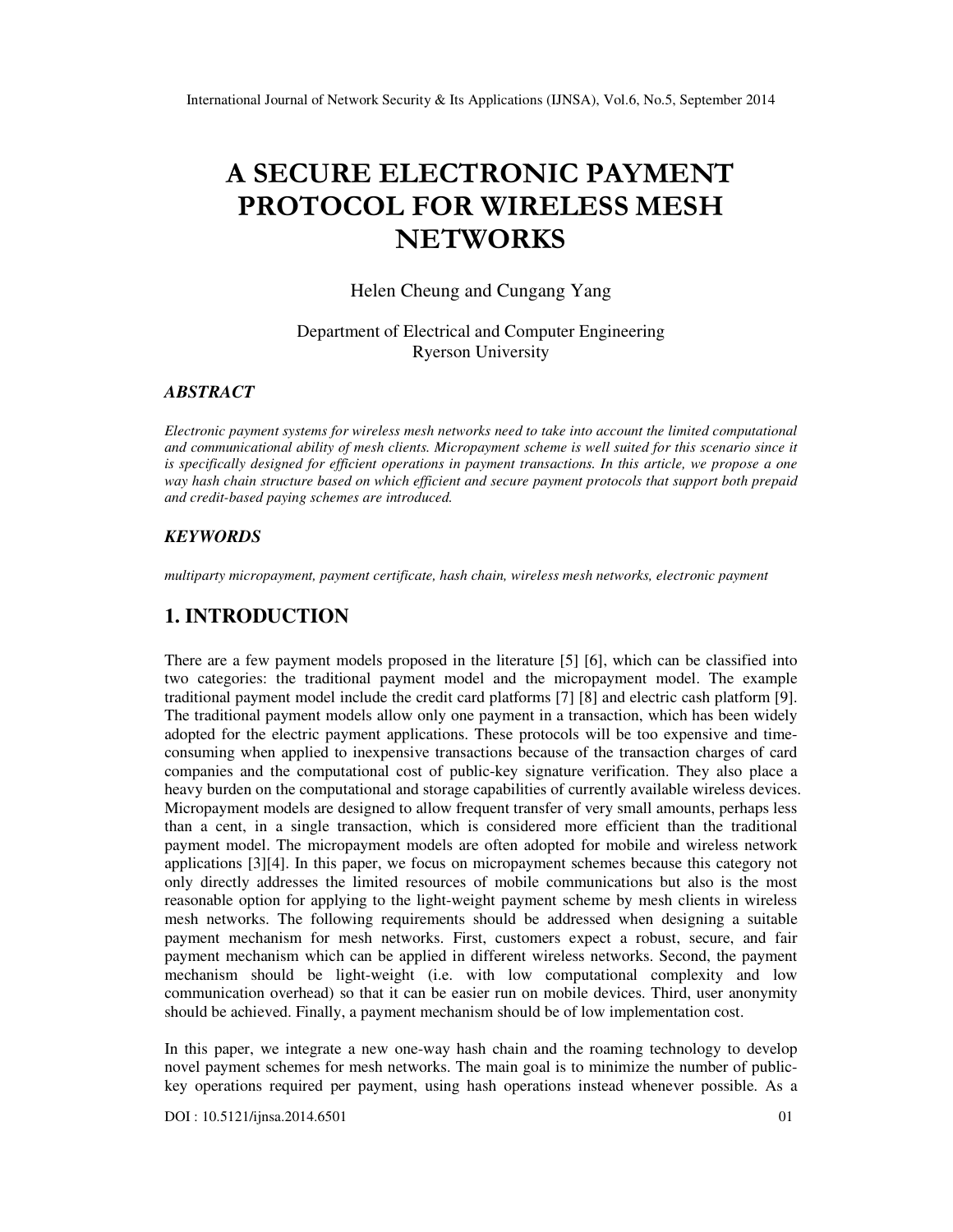rough guide, hash functions are about 100 times faster than RSA signature verification, and about 10,000 times faster than RSA signature generation. The contributions of this work are summarized as follows: First, the ticket-base approach supporting authentication and secure billing functionalities makes these two fundamental security operations in mesh networks more efficient. Second, it proposes a novice user-user payment scheme which provides credits so as to encourage MCs (mesh clients) to relay packets for other MCs. Third, the payment schemes support intra-domain roaming. The commutation and communication cost of the billing on intradomain roaming is more efficient than the cost when a MC logs in.

The remainder of this paper is organized as follow: In section 2, we introduce the effective oneway hash chain. In section 3, we study ticket-based electronic payment protocol in more details. Security analysis of the proposed payment protocol is explained in section 4. Section 5 demonstrates the performance analysis. Section 6 discuss the related works. The paper is concluded in section 7.

# **2. EFFICIENT ONE-WAY HASH CHAIN**

Hash values from a user-generated hash chain can be used as authenticated payment tokens. A one-way chain  $(V_0 ... V_N)$  is a collection of values such that each value  $V_i$  (except the last value  $V_N$ ) is a one-way function of the next value  $V_{i+1}$ . In particular, we have that  $V_i = H(V_{i+1})$ , for  $0 \le i$ < N. Here, H is a one-way function, and is often selected as a cryptographic hash function. A drawback of traditional one-way chains is that the verifier has to perform j-i operations to validate  $V_j$  given  $V_i$ , which can be expensive if j-i is large. This weakness is solved by the hierarchical one-way chain that is more efficient.

A hierarchical one-way chain consists of two or more levels of chains, where values of a firstlevel ("primary") chain act as roots of a set of second-level ("secondary") chains[1]. We refer to the secondary chain rooted in the *i*th value of the primary chain as the *i*th secondary chain. Here, all the values of the *i*th secondary chain are released before any of the values of the  $i + 1$ st chain is released; the primary chain value  $V_i$  is released in between. In a hierarchical one-way chain, all end-values need to be authenticated – both that of the primary chain and those of all secondary chains. The drawback of the hierarchical one-way chain is that the loss of the end value of a secondary hash chain prevents the verifier to authenticate secondary chain values until the next value of the primary chain is disclosed.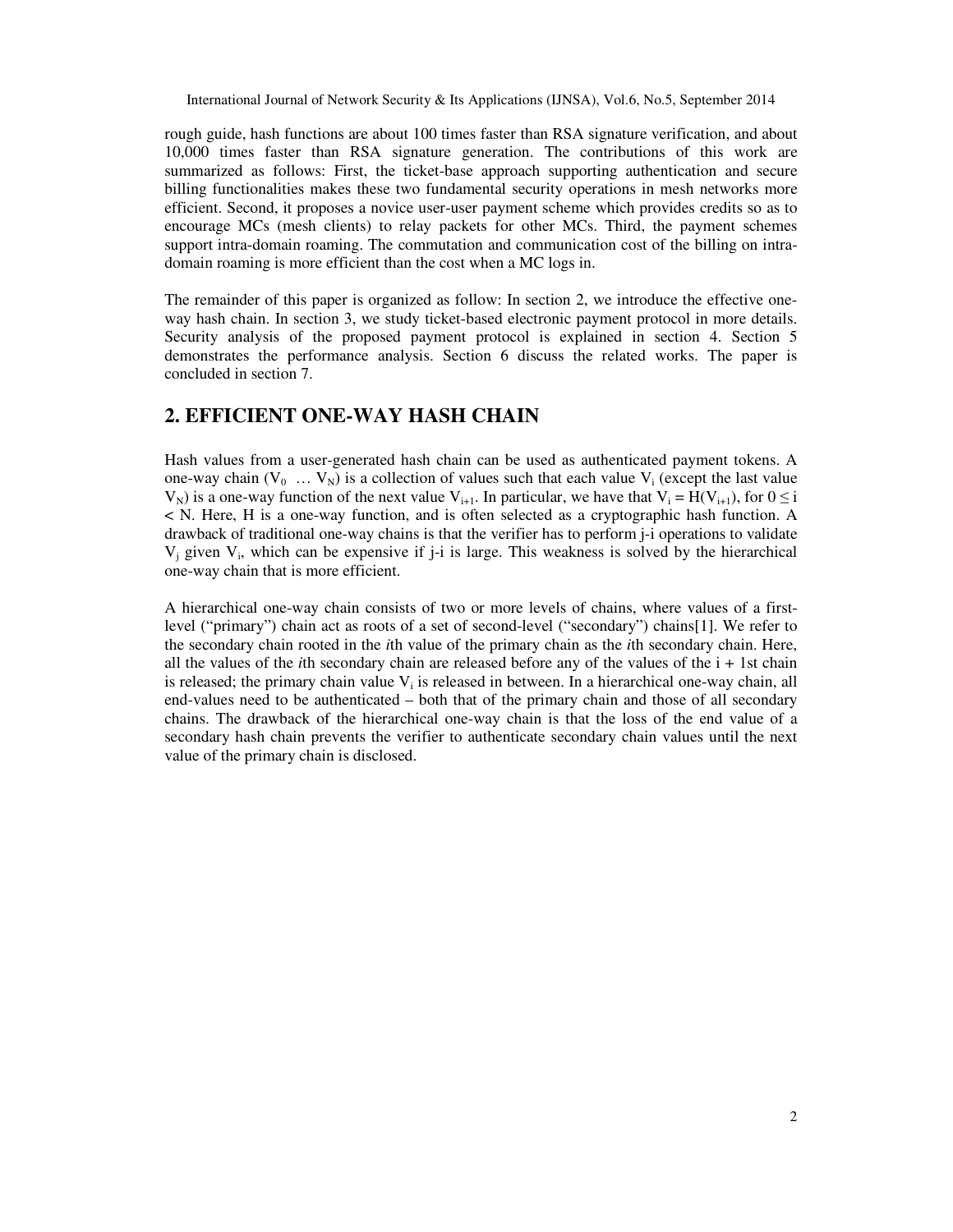

order

Figure 1. Efficient One-Way Hash Chain

We propose a secure and efficient hierarchy one way chain (see Figure 1) where  $V_{N,m}$  is private information and m, N,  $V_{0,m}$  and  $W_0$   $W_1$   $W_2$  ...  $W_{N-1}$  are public information. The hash chain is generated by broker and is assigned to MCs or MRs (mesh routers). Before the start of the transactions, MC/MR sends the public information m, N,  $V_{0,m}$  and  $W_0$   $W_1$   $W_2$  ...  $W_{N-1}$  to MR/MC. Payment token are  $m+1$  elements of the secondary chains. MR/MC authenticates  $V_{1,0}$  using  $W_0 =$  $h(V_{I, 0}||V_{0, m})$ . This authentication ensures the correctness of the token values from the same hierarchy hash chain. For the following end values of secondary chain, MR/MC can authenticate them as follows:

$$
W_i = h(V_{i+1,0} \mid\mid V_{i,m}) \qquad (i \ge 0)
$$

where  $W_i$  and  $V_{0,m}$  are public information and MC/MR may retransmits them periodically.  $V_{n,m}$  is private information only hold secretly by MC/MR.

The proposed hash chain efficiently authenticates the end-values of the secondary chain at any moment, without assuming any additional authentication protocols. In the meantime, it does not have the problem as the approach proposed by Liu and Ning [1].

If a hash chain is not used up, MCs could still use its remaining tokens when roams to a different MR of the same mesh domain. MCs need to notify new MR the most recent hash value used and its index in the hash chain.

The advantages of the proposed one-way hash chain are as follows: (1) it voids the long chain of the one-way hash chain. The hierarchy one way chain allows MC/MR to reduce storage. (2) it does not need a protocol to authenticate the end values of the hash chain. (3) it is efficient: a MC/MR who received the authentic values such as  $V_{0,m}$  and  $W_0$   $W_1$   $W_2$  ...  $W_{N-1}$  can efficiently authenticate secondary chain in hash chain generated by  $V_{i0}$  This approach substantially reduces the verification overhead for a new MR/MC that needs to catch up to current value of the chain.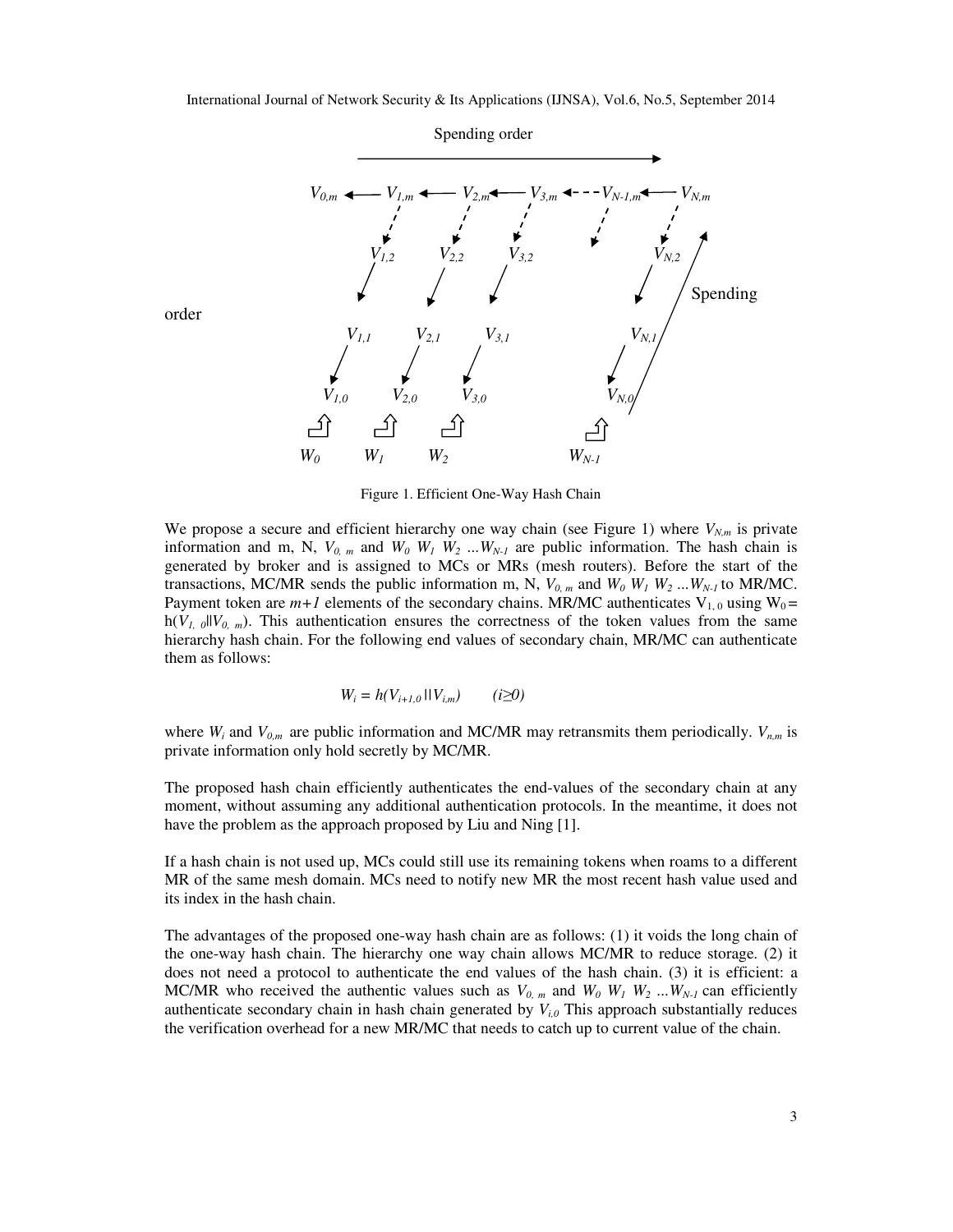# **3. TICKET-BASED ELECTRONIC PAYMENT PROTOCOL**

A ticket purchased by the MCs from a broker includes the information of the hierarchy hash chain. The tokens must be spent through its associated MR, who prevents cheating by the MC. Cheating by the MR itself will be detected after the fact. The payment tokens MR collected can be efficiently redeemed from the brokers. Unspent tokens can be spent on a different MR to access a different destination, but utilizing the MRs in the same mesh domain to prevent double spending. If further accesses are not made, tokens may later be refunded by the issuing broker.

The goal of this research is to design ticket-based protocols that support both secure mutual authentication and billing. After MC and MR mutually authenticate with each other[2], MCs access the mesh network and pay for the services through the tokens of the hierarchy hash chain approach.

The payment protocols support two types of paying schemes: directly buy tokens of hash chain with the pre-paid scheme and pay later with credit-based scheme. A MC/MR can apply either or both types of paying schemes from the broker. Normally, a ticket only can be used for one mesh domain. The billing server of the domain is in charge of controlling the credit limit or the balance of tickets to avoid MC using a hash token chain more than one time for pre-paid scheme or spent beyond the credit limit of the credit-based scheme.

- Pre-paid: MC/MR purchase hash chains from brokers before accessing the mesh network. The chain related information will be added to the MC/MR's ticket. Broker may issue multiple pre-paid tickets to a MC.
- Credit-based: the broker assigns a credit limit for MCs. The broker determines the credit limit for each MC ticket. Broker may issue multiple credit-based tickets to a MC. However, the total remaining credit limits of all a MC's tickets must not greater than his/her credit limit. The broker also determines a credit limit for MRs in a mesh domain. Credit-related information will be added to MR/MC's ticket.

For the credit-based scheme, MC/MR pay bills to his/her broker, the broker continues updating the credit balance of the MC/MR. If the MC/MR has available credit, the broker can generate new ticket for him/her.

MC can use the same ticket to roam different MRs in the same domain. A MR will inform the billing server the most recent balance of a MC's ticket when the MC roams out of its covering area. The billing server of the mesh domain will update the balance of MC's ticket afterwards. Broker will also issue multiple credit-base tickets to MR if the balance of the tickets is within the limits of the domain's credit.

Prepaid and credit-based payment approaches need the support of mutual authentication. The MR authenticates MCs to ensure that the MC is trusted. MC authenticates MR to prevent bogus MRs asking higher unit token fee to MCs. This mutual authentication is based on the tickets signed by brokers [2].

A ticket includes the information of credit limit or the balance of MC/MR. The billing server always checks the balance or credit limit, if the balance or credit is beyond the limit, the billing server will notify the MR to cut the MC's service.

In the design of the protocols, the beacon message of a MR should include the information of its service fee and relaying fee. MCs need to know this public information before roaming to a new MR or agreeing to provide the relaying service for other MCs.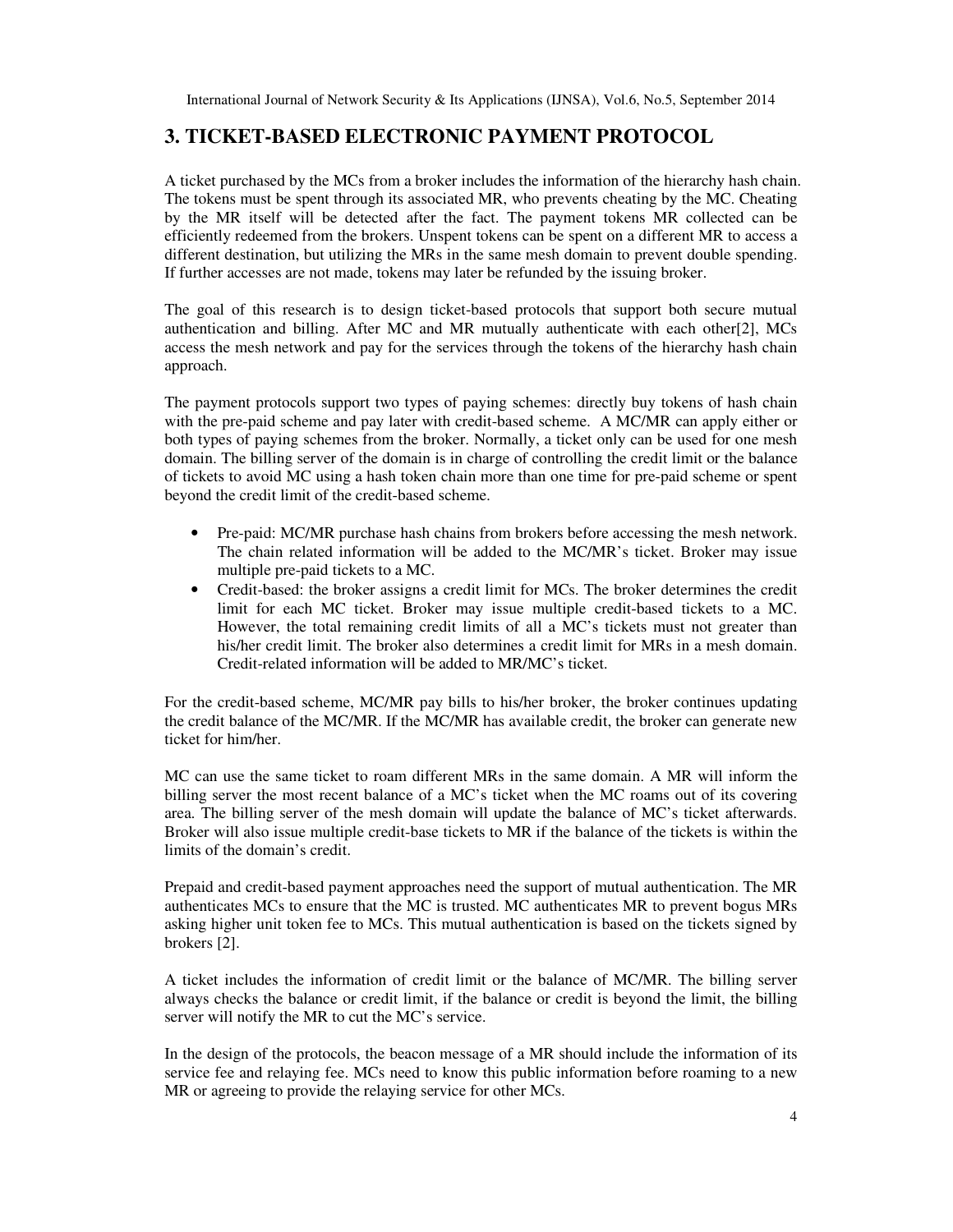We will discuss the ticket-based payment approach for the following two different cases:

(1) Multiple hops between MC and its associated MR

The multiple hops case describes the situation that a MC is at an arbitrary number of hops away from the MR. The MR that MC associated is defined as the associate MR which is in charge of authenticating MC, implementing billing protocol with MC and sending the billing update information to billing server.



Figure 2. Payment Scheme for Multiple Hops between a MC and its Associated MR

In Figure 2, suppose MC is associated with MR1 and both MC and MR1 have bought tickets separately from their brokers, the procedure of the billing scheme for multiple hops is as follows:

- $\circ$  MC pays MR1 with the tokens which value is the addition of service fee for MR1 and relaying fee for MC1, MC2 and MC3
- o MR1 pays tokens for relaying fees of MC1, MC2 and MC3 on behalf of MC
- o MR1 collects the tokens from MC and submit them to the billing server
- o Billing server get the fund from MC's broker
- $\circ$  MC1, MC2 and MC3 collects the tokens from MR1 and get the fund from MR1's broker
- (2) One hop between a MC and its associated MR

It is a special case of multiple hops. If a MC can reach the MR directly, the general procedure of the billing process is as follows:

- o MC pays tokens to MR1. MR1 collects the tokens and submits to the billing server
- o Billing server get the fund from MC's broker



Figure 3. Payment Scheme for One Hop between a MC and MR1

### **3.1 Payment Hash Chain**

Tokens are fundamental component of the payment hash chain. In the prepaid scheme, MC/MR needs to pay first to purchase payment hash chain from brokers. Brokers also need to assign payment hash chains for MC/MR in the credit-based approach and send bill to redeem from MR/MC later.

To avoid double spend of a hash chain, each chain only can be used for one mesh domain. MC needs to prepare different chains for different domains. In the meantime, a MC/MR could also hold multiple hash chains for a single domain.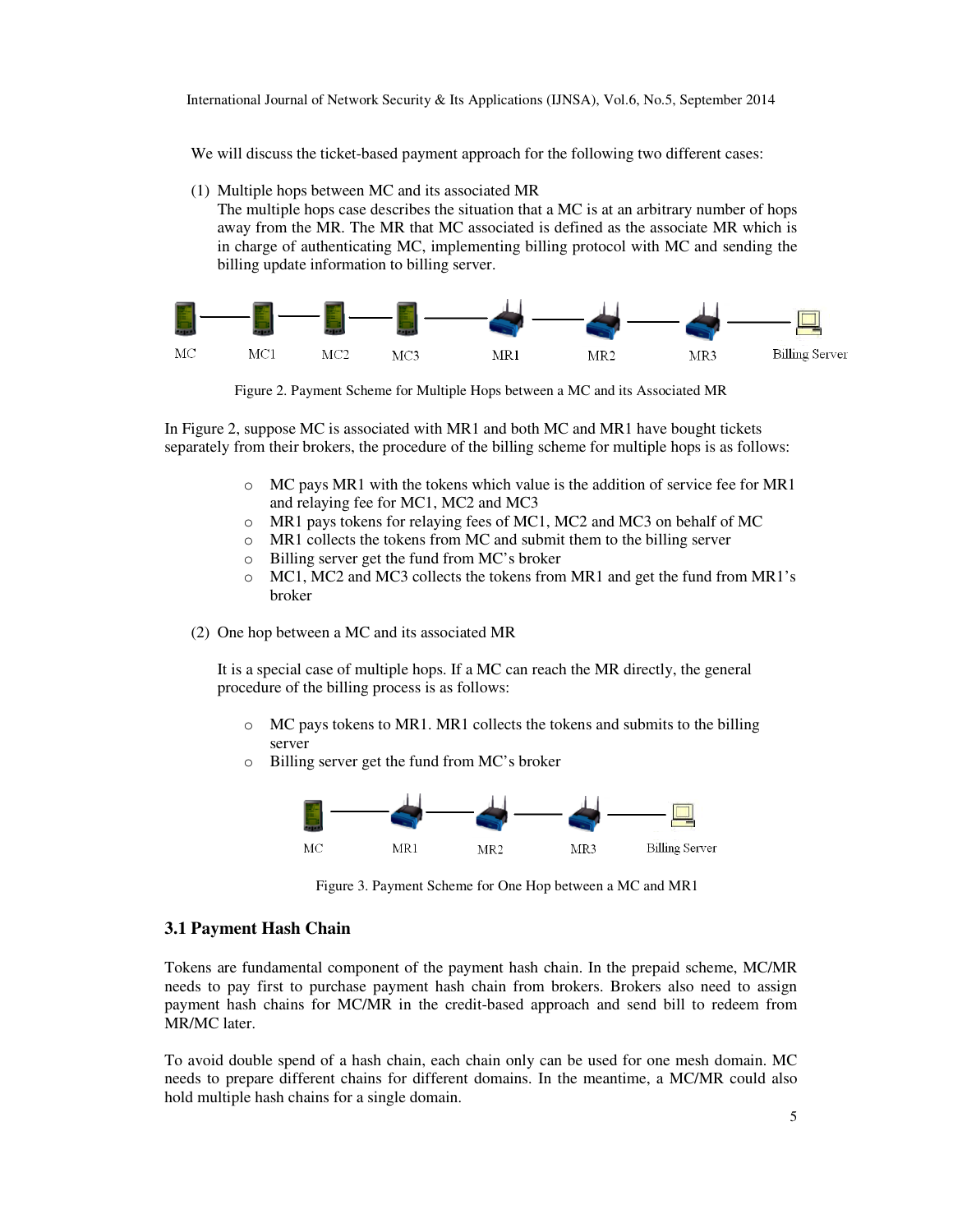Two types of payment hash chains are designed: one for MCs and the other is for MRs. MC's hash chain pays tokens to MR it associates. MR's hash chain pays relaying MCs on the route.

The format of purchase hash chain for MC:

 $P_{MC}$ **:** ID<sub>pmc</sub>,  $W_0$   $W_1$   $W_2$  ...  $W_{N-1}$ ,  $V_{0,m}$ , m, N, MC, Date, Domain, Value, Ticket Credit **IDpmc:** id of the hash chain  $W_0$   $W_1$   $W_2$  ...  $W_{N-1}$ ,  $V_{0,m}$ ,  $m$ , N: public information of hierarchical hash chain **Domain:** the only domain that the hash chain could be used.  **MC:** id of the MC **Date:** the expiry date that the ticket is to be expired **Value/Credit:** the purchased value or credit limit of the chain

Billing server keeps the record of the  $P_{MC}$  and continues to update the balance/credit of the MC whenever he/she logs in or roams in the same mesh domain. If there is no balance or credit, the billing server requests MC to provide a new ticket or ask MR to directly cut off the service. Each payment hash chain only can be used in a specific domain. The payment chain of MC is added to its ticket which will be signed by the MC's broker.

The format of purchase hash chain for MR:

 $P_{MR}$ : ID<sub>pmr</sub>,  $W_0$   $W_1$   $W_2$  ...  $W_{N-1}$ ,  $V_{0,m}$ , m, N, Domain, MR, Credit/Value, Date **IDpmr:** id of the hash chain  $W_0$   $W_1$   $W_2$  ...  $W_{N-1}$ ,  $V_{0,m}$ ,  $m$ ,  $N$ : public information of hierarchical hash chain **Domain:** the only domain that the hash chain could be used. **MR:** id of the MR **Date:** the date that the ticket is to be expired **Value/Credit:** the purchased value or credit limit of the chain

Purchase hash chain is a part of MR's ticket [2] which will be signed by the broker.

#### **3.2 Billing Protocol**

### **3.2.1 Login Billing Protocol for Multiple Hops**

If a MC cannot directly reach MR, their communication could be relayed by other MCs. To encourage MCs to support packet relaying for others, a relaying fee is provided as a bonus. MR prepares a contract in which each relaying MC need to add its MAC. These MAC values prove that these MCs are on the route of the traffic and have provided the relaying service and therefore should receive the bonus. Moreover, MC prepares a contract for its associated MR. MC's contract proves to broker that MR provides service and therefore redeem the tokens of the MC.

The contract issued by MC:

MC, MR, P<sub>start,</sub> Unit Fee, P<sub>MC,</sub> Broker<sub>id</sub>

| $MC:$ ID of MC                                   |
|--------------------------------------------------|
| $MR:$ ID of MR                                   |
| Unit fee: unit fee for each token                |
| $P_{start}$ : start index of the MR's hash chain |
| $P_{MC}$ payment chain                           |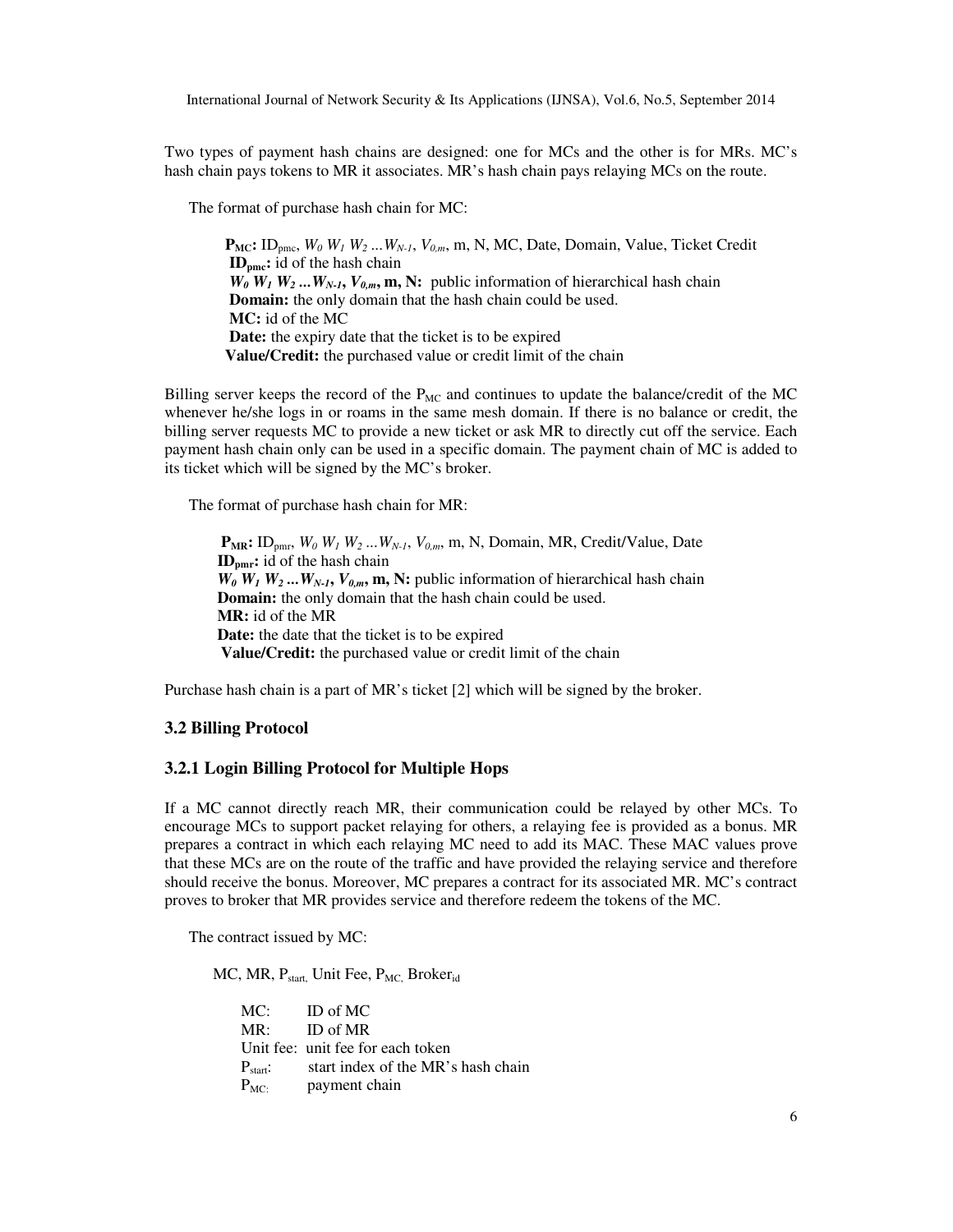Broker $_{\rm id}$ : ID of the broker

The contract issued by MR:

MR,  $P_{start}$  Fee of Relay,  $P_{MR}$  Broker<sub>id</sub>, MACs MR: ID of the MR who issues the contract and distributes it to relaying MCs.  $P_{start}$ : start index of the MR's hash chain MACs: MACs generated by relaying MCs and adds to the contract

The detail of the login billing protocol shown in figure 4 is as follows:

- o From the beacon message, MC knows the service and relaying fee of its associated MR. MC and MR mutual authenticate each other by exchanging their tickets. MR checks the domain of the purchase hash chain from the MC's ticket and then transfers it to the billing server.
- o The billing server checks if the MC has ever visited the domain and the balance or remaining credit of his/her ticket. The billing server will notify MR the index where the hash chain should be started if the payment chain has balance or credit. The billing server records index of MC's hash chain when the last time he/she visits the domain. If the MC is new to the domain, the index value should be the beginning of the MC's hash chain.
- $\circ$  The MR will then inform the MC the unit fee of a token. If MC agrees with this, it generates a contract which includes the unit fee and index information. MC signs the contract and send it back to MR. MR verify the contract and keep it for his future redeem from broker.
- MR generates a contract and distributes it to all relaying MCs on the route. All relaying MCs will add its MAC to the contract. Each MAC key is shared by MC and the broker. MR signs the contract and sends it to all the relaying MCs.
- o MC starts and keeps releasing hash tokens from the start index. Each token will be verified by MR. MR also releases tokens from its hash chain that will be verified by all relaying MCs on the route. If the relaying MC cannot receive the token of the MR as the bonus of the relaying service, it will stop to provide the relaying service.

The protocol is briefly shown as follows:



unit fee, index and current hash value with MAC value

MC generates contract, sign it. MR1 verify it

 MR1 generates the contract and send securely to all relaying MCs The contract is added with the MAC generated with shared key between neighbours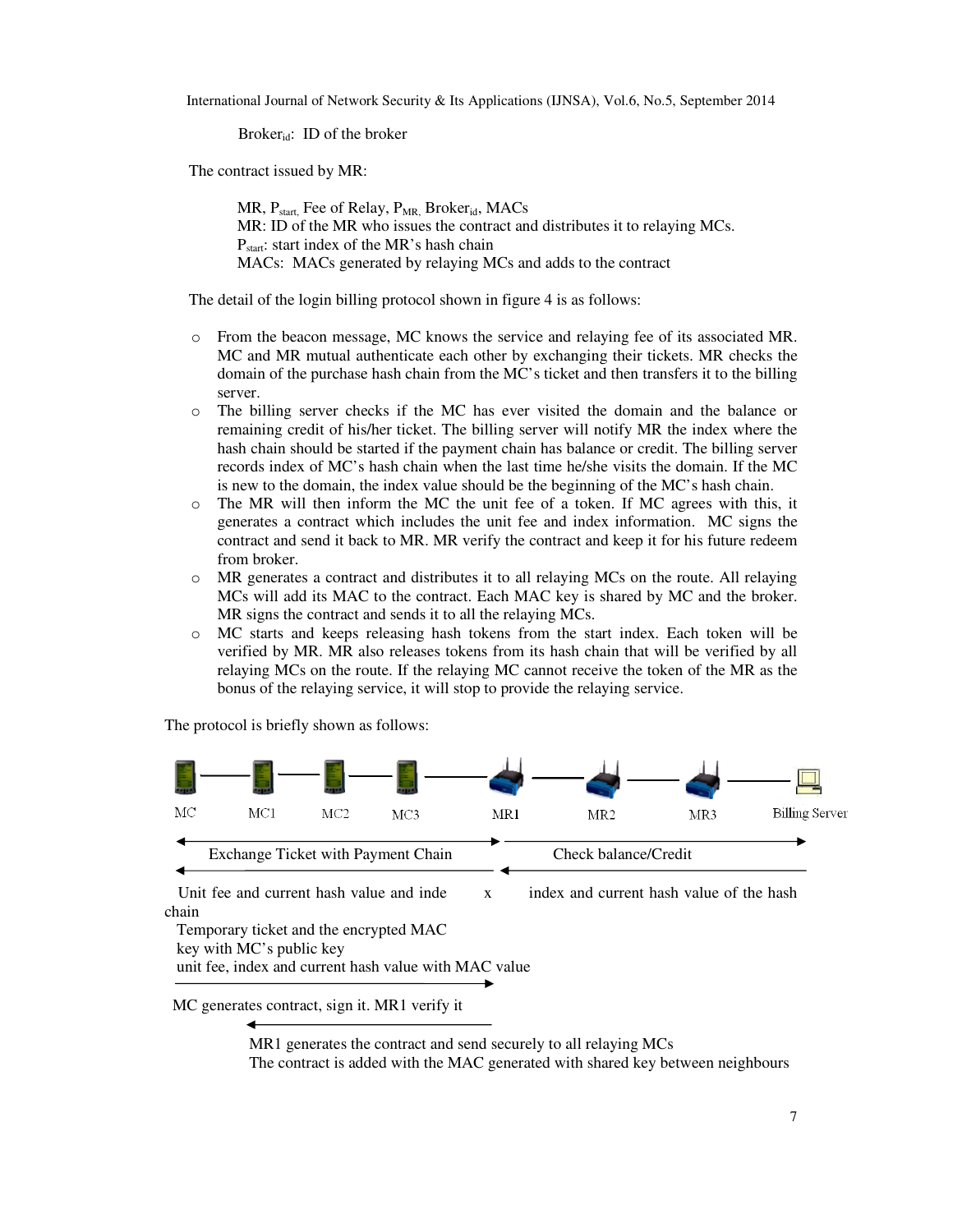Each relaying MC verify it and add a MAC (generated with the key shared with broker)

With the same hop-by hop approach, the contract is sent back to MR1

MR1 sign the final contract and distribute to all relaying MCs

The first token is submitted from MC and verified by MR1

MR1 sends first token to relaying MCs and relaying MCs verify the tokens

The second token is submitted from MC and verified by MR1

MR1 sends second token to relaying MCs and relaying MCs verify the tokens

The m token is submitted from MC and verified by MR1

......

MR1 sends m token to relaying MCs and relaying MCs verify the tokens

MC contract, current index and the last hash value of the hash chain

used

Figure 4. login billing protocol for multiple hops

In the case that the topology changes, for example relaying MCs moves out of the route, MR will ask new joined MCs to sign a new contract with the most recent index of MR's hash chain.

### **3.2.2 Login Billing Protocol for One-hop**

The login protocol for one hop shown in figure 5 is a special case of the protocol of multiple hops. The general procedural of the protocol for one hop is as follows:

- o MC and MR mutual authenticate each other by exchanging their tickets. MR verifies the domain of the payment chain in the ticket and transfers the ticket to the billing server.
- o The billing server verifies if MC has visited the domain before and checks his/her balance or remaining credit. The billing server will notify MR the index where the hash chain should be started if the payment chain has balance or credit. The billing server records the hash chain information whenever MC roams leaves the domain. If the MC is new to the domain, the index should be the beginning of the hash chain.
- o The MR informs the MC his/her balance, unit token fee, and start index of the token. If MC agree with the information from MR, it generates a contract and send to MR1
- o MC starts and keeps releasing hash tokens from the start index. Each token will be verified by MR.

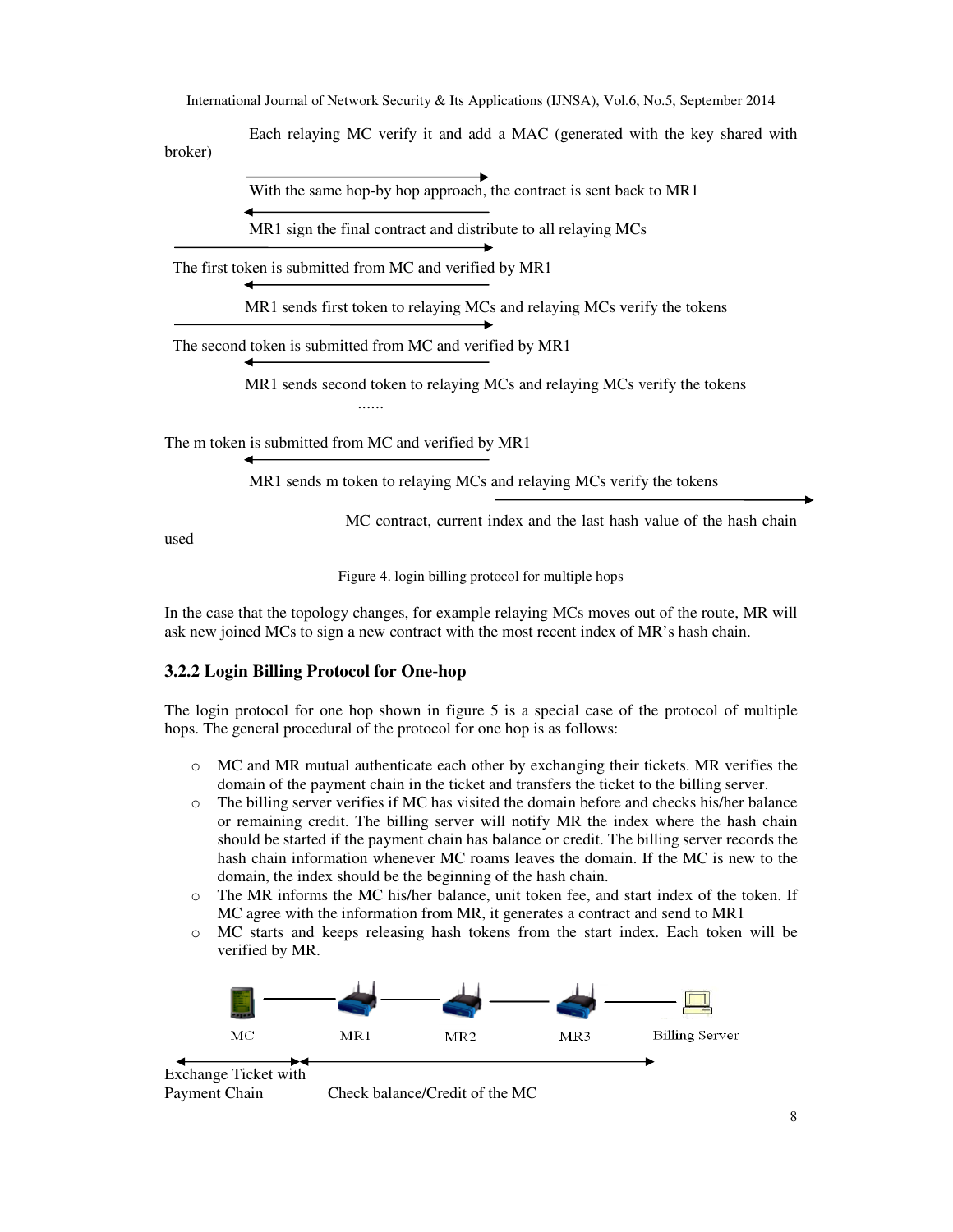Unit fee and current hash value and index index and current hash value of the hash chain Temporary ticket and the encrypted MAC key with MC's public key Encrypt unit fee and current hash value and index with the MAC key  $\overline{\phantom{a}}$  MC generates contract, sign it. MR1 verify it The first token is submitted from MC and verified by MR1 The second token is submitted from MC and verified by MR1 ...... The m token is submitted from MC and verified by MR1

MC contract, current index and the last hash value of the hash chain used

Figure 5. Login Billing Protocol for One-hop

### **3.3 Billing Issues During Intra-domain Roaming**

When a MC roams, for example, from MR1 to MR2 of the same domain in the mesh network, MR1 needs to securely forward the MC's MAC key and the balance/credit of MC to MR2. MC2 monitor the balance of MC and will stop the service once the balance is used up. In the mean time, MR1 submits MC's contract, balance of the contract, the collected tokens from MC and the record of delivered tokens to the billing server. Billing server will verify this message and update the MC's balance. Billing server collects these information for fund redeem from the broker. Since the new balance of MC is securely forwarded from MR1, MR2 does not need to recheck the balance of the MC from the billing server. Also, the index of the current token chain of MC's is also forwarded from MR1 to MR2. For the case of one-hop, only MC1 generates contract. For the case of multiple hops, MR2 will create the contracts according to new start index and the balance forwarded from MR1. If no balance value and contract are forwarded, MR2 will implement the login process as indicated in section 3.2.1.

The Intra-domain Billing Protocol for One-hop shown in figure 6 is as follows:

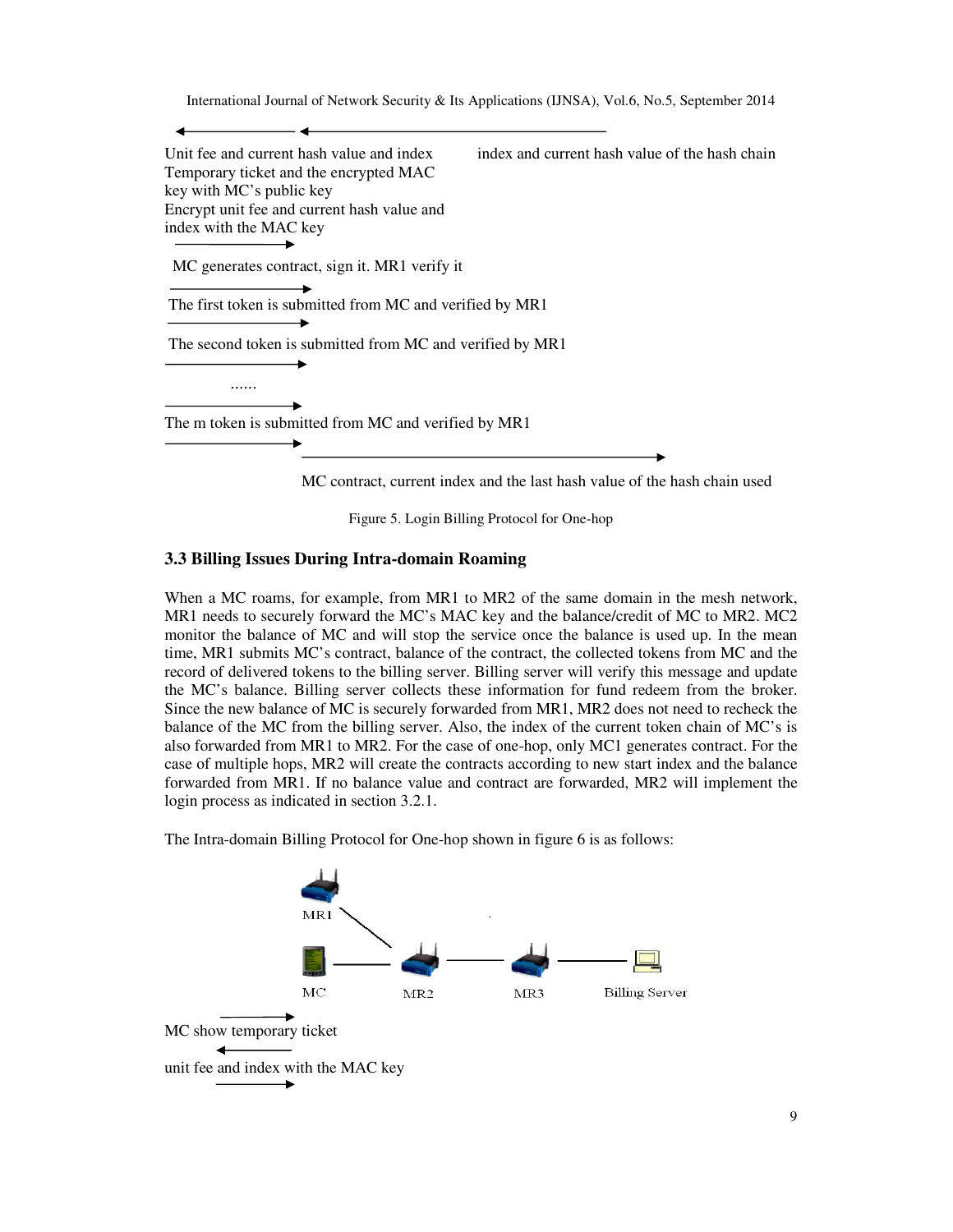MC generates contract, sign it. MR2 verify it

......

The first token is submitted from MC and verified by MR2

The second token is submitted from MC and verified by MR2

The m token is submitted from MC and verified by MR2

MC contract, current index and the last hash value of the hash chain used

Figure 6. Intra-domain Billing Protocol for One-hop

The Intra-domain Billing Protocol for Multiple Hop shown in figure 7 is as follows:

Temporary Ticket

Unit fee, index with MAC

MC generates contract, sign it. MR2 verify it

 MR2 generates the contract and send securely to all relaying MCs The contract is added with the MAC generated with shared key between neighbours Each relaying MC verify it and add a MAC (generated with the key shared with

broker)

With the same hop-by-hop approach, the contract is sent back to MR2

MR2 sign the final contract and distribute to all relaying MCs

The first token is submitted from MC and verified by MR2

MR2 sends first token to relaying MCs and relaying MCs verify the tokens

The second token is submitted from MC and verified by MR2

 MR2 sends second token to relaying MCs and relaying MCs verify the tokens ......

The m token is submitted from MC and verified by MR2

MR2 sends m token to relaying MCs and relaying MCs verify the tokens

MC contract, current index and the last hash value of the hash chain

used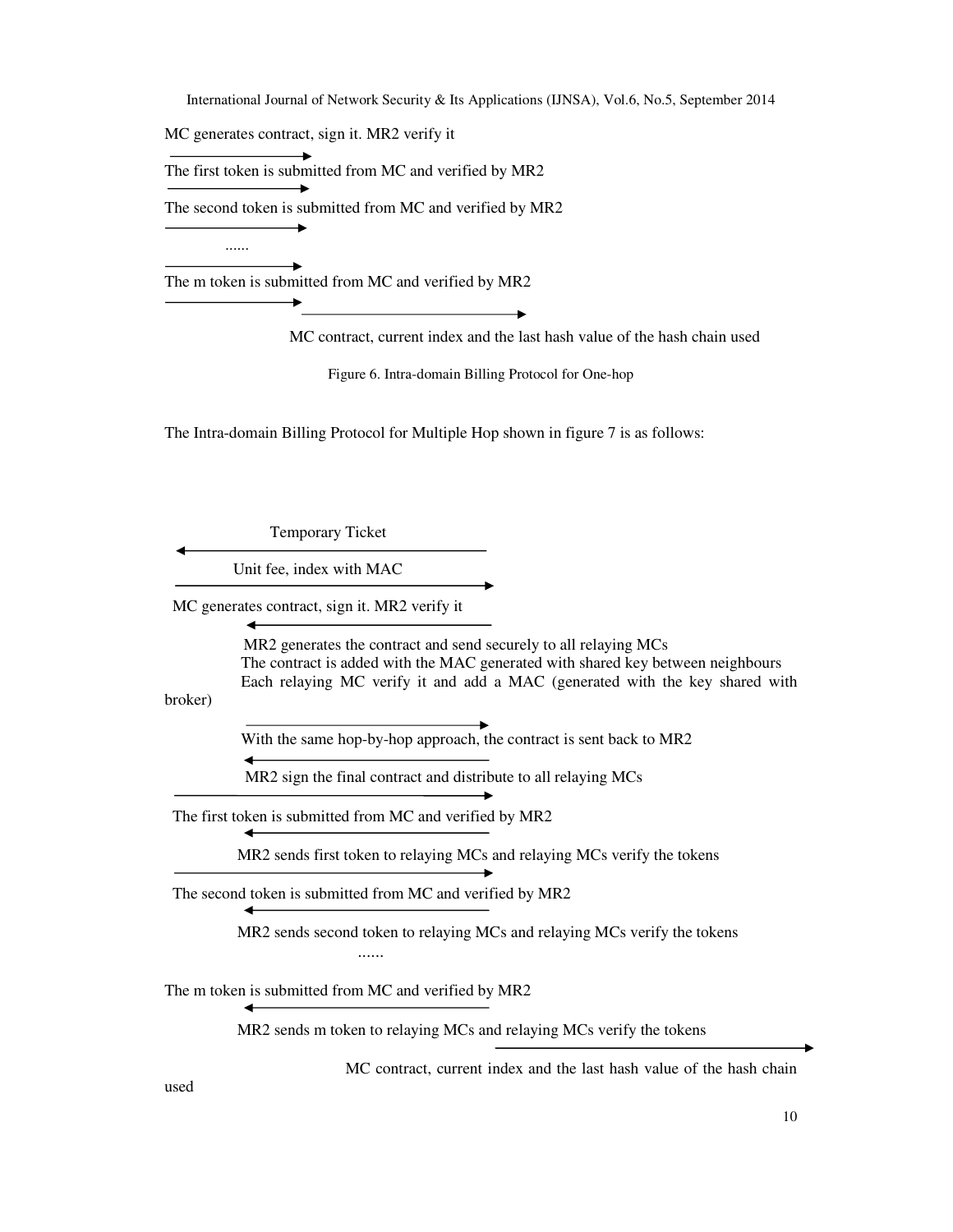Figure 7. Intra-domain Billing Protocol for Multiple Hop

Comparing with login billing protocols, the intra-domain billing schemes have one more advantage: when perform intra-domain roam, MR2 doesn't need to perform signature verification for authentication and billing procedure. Symmetric key encryption is employed for securely transfer the balance and start index of MC1 between MR1 and MR2.

Since the authentication and the billing information are in the same ticket, very limited expensive signature verifications are required for both authentication and billing procedure between MC and MR. Once the MC passed the authentication and its hash chain balance/credit is available, it will be more efficient for MC to perform intra-domain roam in mesh networks.

#### **3.4 Fee Clearance**

MRs always needs to submit MC's contracts and his/her current index to the billing server. Periodically, after collecting this information from all MRs in the same domain, the billing server transfers it to the broker for fund redeeming. The broker verifies MC's signature and ensure that MC should pay the MRs. The amount is calculated according to the number of hashed tokens received and the unit token fee identified in the MC's contract.

On the other hand, contract generated by MR proves which relaying MCs are involved in the relaying process and should receive the relaying fee from the MR. Relaying MC submits the contract the MR signed and the most current index of MR's hash chain. Broker verifies the contract and calculates the fund based on the current index and unit relaying fee described in the MR's contract.

# **4. SECURITY ANALYSIS**

There are a few useful features of the proposed payment scheme including the avoidance of overspending and double spending, the fairness, the user anonymity, and privacy. The proposed scheme meets the security requirements of mesh networks and is secure against various attacks.

- (1) Outsider attack: An attacker cannot obtain value during a payment chain purchase from a broker. The ticket signed by broker can be obtained by an eavesdropper. However, the attacker cannot generate token because the secret information  $V_{n,m}$  of the hash chains is not known by the outside attackers. Also an attacker cannot redeem value even if all payment messages are observed. MC or MR will not release tokens until a contract has been received. The contracts indicate the MCs or MR who can redeem the tokens and the unit fee of each token. Redeeming relaying MCs or MR must authenticate themselves using a signature to broker. The outsider attacker cannot redeem without the correct signature for authentication. An attacker cannot impersonate a valid MC or MR. A valid MR or MC holds a public key certificate. With the support of bop by hop authentication between neighbours, even if the outsider attacker can get the certificate, he will be identified in the contract and will be detected by its neighbours. The attacker-signed pricing contract is also a proof of fraud.
- (2) MC attacks: for pre-paid scheme, the MC cannot spend more than the total value of a hash chain in the ticket. The billing server will track the balance of the MC's ticket and prevent the hash value being exceeded. For credit-based scheme, the MC cannot spend more than the limit credit from the broker. For each credit-based ticket, each ticket is specific design for a domain. The billing server of the domain will monitor the balance of the ticket and ensure the credit will not be exceeded. The broker will issue new tickets for MCs only if the credit balance of the MC is still within the limit credit of the MC.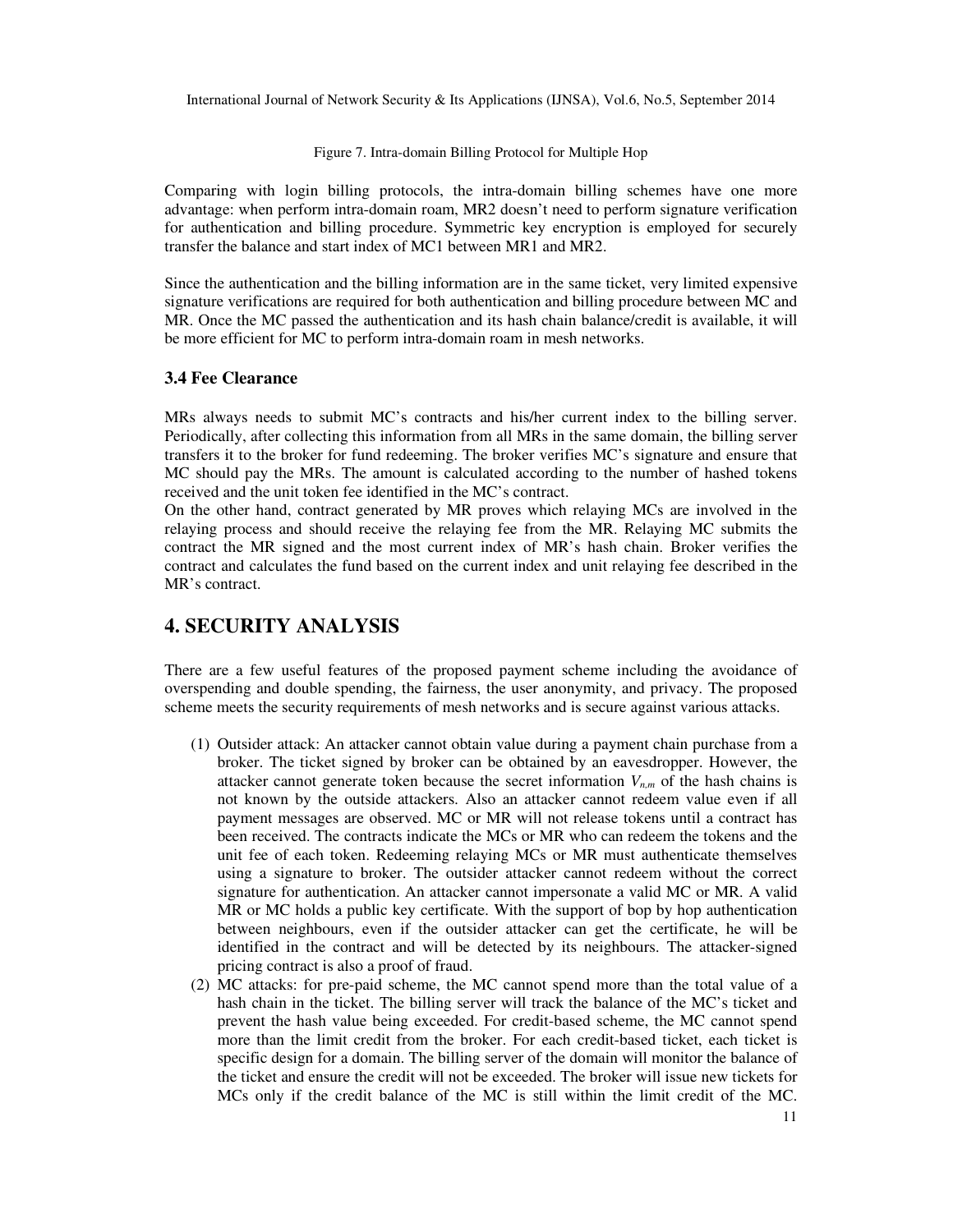Moreover, a MC cannot double spend a hash chain of a ticket. A ticket with a payment hash chain must be spent through MRs of the specific domain that defined for the hash chain. The billing server will track the balance of the hash chain and will not allow hash chain to be double spent. Furthermore, anonymity is provided: MC use tickets which including the hash chains for the billing purpose. The tickets issued by broker only include the ID of the user. The real identity only known by broker. The mesh network cannot know the real identity of customers.

- (3) Relaying MC Fraud: the relaying MC cannot obtain more than paid by MR. The value of the payment to a relaying MC is specified in the MR's contract. The broker will use the contract and number of tokens the relaying obtained by the relaying MC to calculate how much is owned by MR. To increase the value per token requires contract to be modified, which is not possible without forging signature. A relaying MC cannot obtain values belongs to another relaying MC. All relaying MCs redeem the same tokens. To obtain other relaying MC's value also requires the forged digital signature. Moreover, contract cannot be replayed without detection. A relaying MC may try to replay an old contract issued by MR and submit to broker for redeem. The TID in the contract is a random number that ensure an old contract cannot be replayed.
- (4) MR Fraud: payment chain overspending by the MR can be detected. The broker records the total amount redeemed against a payment chain. When more than the total value spent, it will be detected by the broker.

# **5. PERFORMANCE ANALYSIS**

In this section, we compare the computation and communication costs of MC and MR when login and intra-domain payment protocol are carried out. We consider two scenarios: one hop and multiple hops. Only billing-related computation and communication costs are considered. The authentication messages of the protocols are not included and the costs of acknowledgement messages are ignored.

When considering the communication cost of a payment scheme, the size, length, and number of messages sent between parties must be calculated. When paying for the volume of traffic transported, or if making frequent payments, the signalling overhead, due to payment process should be kept small relative to the payload sent. If payment is made to or from a mobile device over an air interface, with limited or scarce bandwidth, the volume of payment messages should also be minimized.

We use the numbers in table 1 as the size of the basic micropayment constructions. Since the chain length will not exceed  $2^{16}$ , thus m is 1 byte and n is 1 byte.

|                         | Table 1                             |  |  |
|-------------------------|-------------------------------------|--|--|
| Object                  | Size (bytes)                        |  |  |
| Hierarchical hash chain | $18+16*N$ (N: depth of the chain)   |  |  |
| <b>MC</b> Ticket        | 232                                 |  |  |
| MC contract             | 15                                  |  |  |
| MR contract (initial)   | 27                                  |  |  |
| MR contract (final)     | $36 + 16*$ S (S: # of relaying MCs) |  |  |
| MC payment hash chain   | $27 + 16*N$ (N: depth of the chain) |  |  |
| MR payment hash chain   | $27 + 16*N$ (N: depth of the chain) |  |  |

We use the numbers in table 2 as the size and speed of the cryptographic algorithms.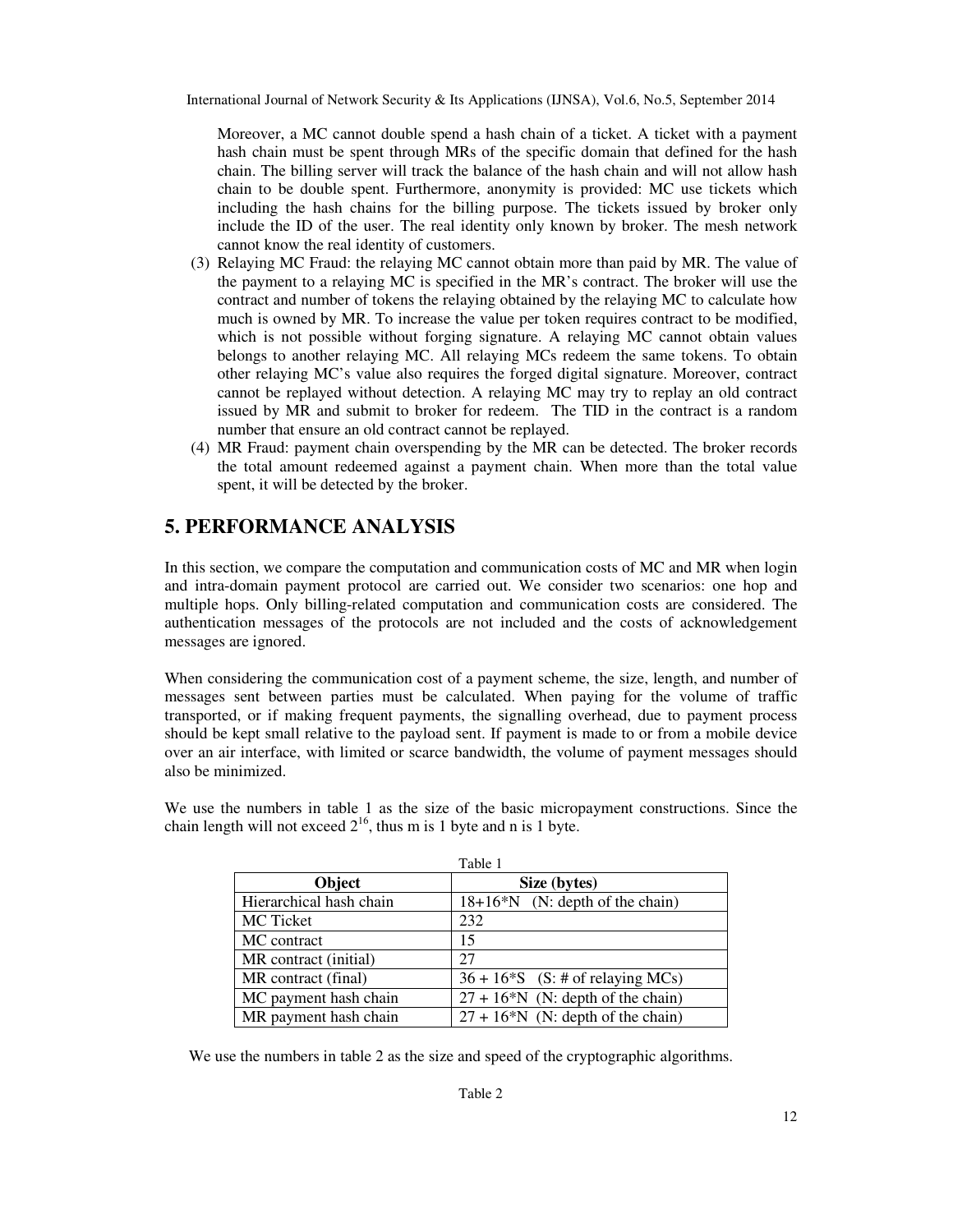| Cryptographic algorithm    | Size (bytes) | Speed (ms) |  |  |
|----------------------------|--------------|------------|--|--|
| ECC signature generation   |              | 46.4       |  |  |
| MD5 hash function          | 6.           | 0.009      |  |  |
| ECC signature verification |              | 92.4       |  |  |
| MAC.                       | 16           | 0.015      |  |  |

International Journal of Network Security & Its Applications (IJNSA), Vol.6, No.5, September 2014

The computation cost comparisons of login and intra-domain handover in case of one hop are shown in figure 8 and 9.



Figure 8 Computation Cost



Figure 9. Average Computing Cost Per Payment

We find that the computation cost of MC is about 50% of that of MR. Login and Intra-domain is almost same for MCs or MRs. In addition, the communication cost for token contribution is low and the average computation and communication cost prepayment is reduced dramatically with the increase number of payments. This scheme is optimized for repeated payments to the same vendor.

The comparisons of communication bandwidth used for login and intra-domain handover in case of one hop are shown in figure 10 and 11.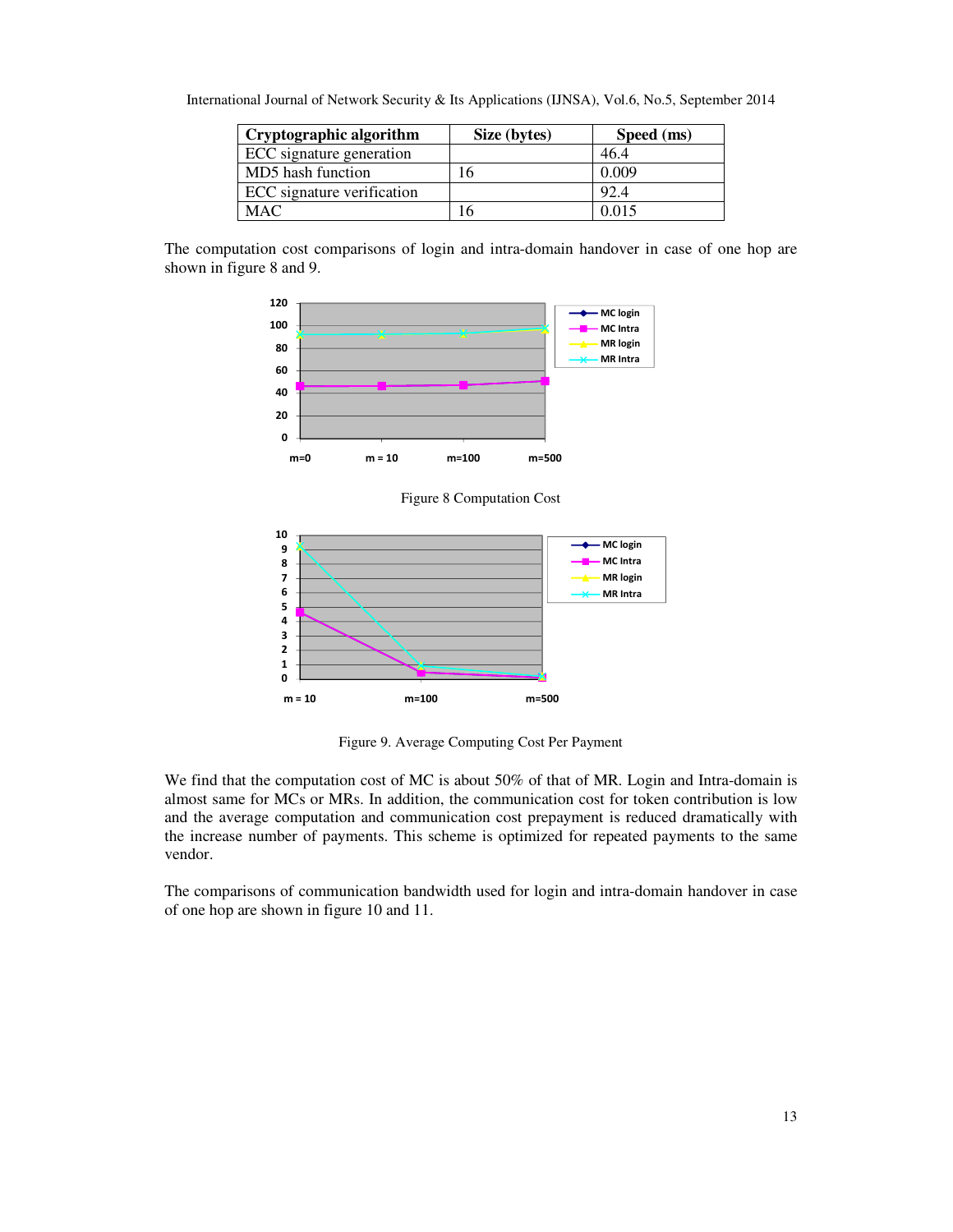

Figure 10. Communication Bandwidth Used



Figure 11. Average Communication Bandwidth Per Payment

If we don't consider hash component  $(m=0)$ , the bandwidth used by intra-domain of one hop is less than login protocol of one hop. However, with the addition of hashes, the bandwidth of login and intra-domain will gradually become close since the weight of hash will comprise la the bandwidth of the communication . It consider hash component (m=0), the bandwidth used by intra-domain of one hop is login protocol of one hop. However, with the addition of hashes, the bandwidth of login domain will gradually become close since the weigh

The computation and communication cost of login and intra-domain handover in case of multiple hops (the number of hops is 2) are shown in figure 12 and 13.



Figure 1 12: Computation cost (number of hops is 2)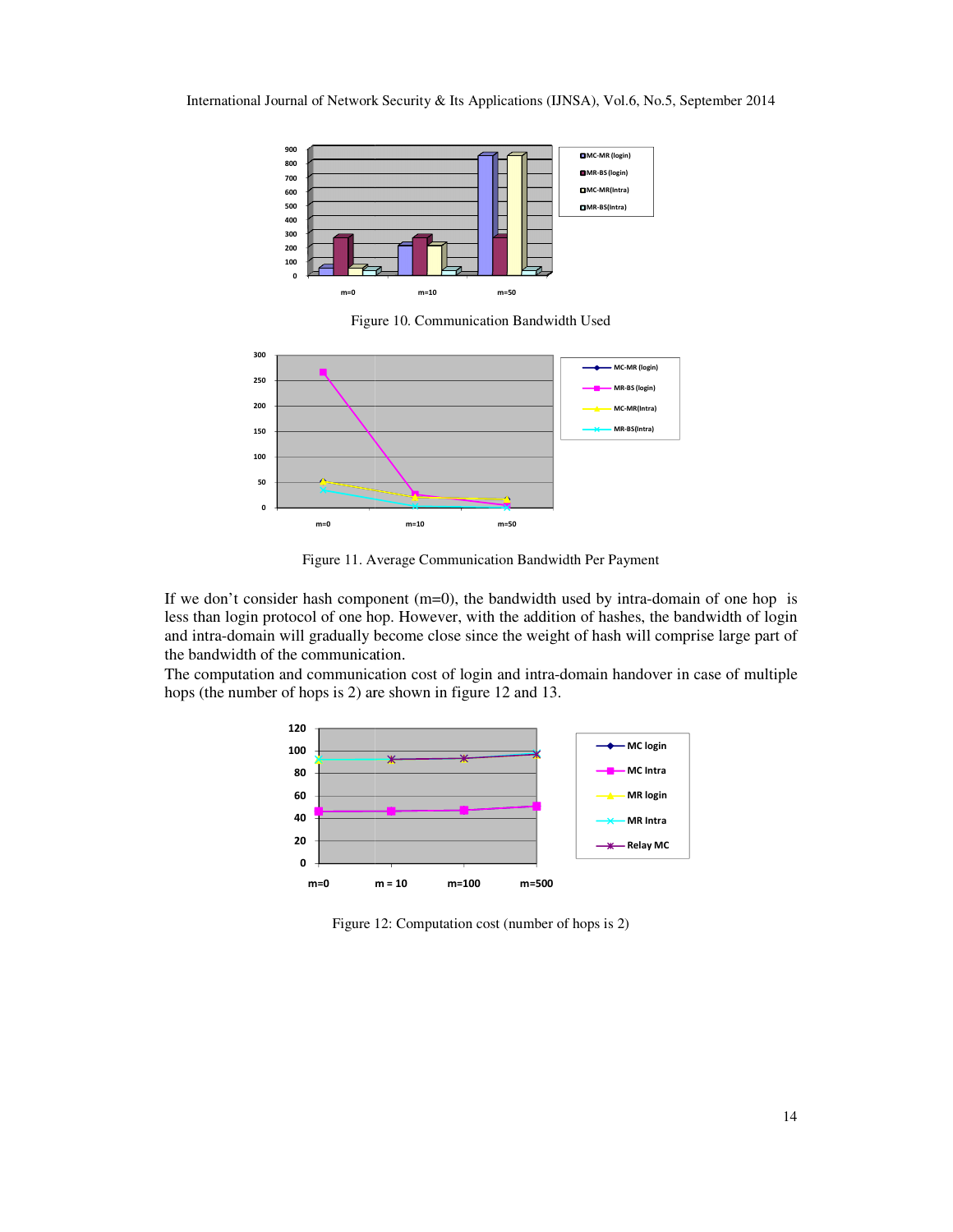

Figure 13. Communication cost (number of hops is 2)

We find that the computation costs of login and Intra-domain of MC-MR are very close. The computation costs of login and Intra-domain of MC-RMC are very close. In addition, the computation cost of a relaying MC is almost the same as the computation cost of MR.

For multiple hops mesh networks, with a specific number of hops, the communication cost for login and intra-domain of MC-MR is very close. The communication cost for login and intradomain of MR-RMC is also very close. However, the MR-BS for intra-domain is less than that of the login.



Figure 14. Communication cost (number of hops is 5)

If the number of hops is increase from 2 to 5 (see figure 14), with the increase number of hops, we find that only the MR-RMC communication cost is increased, but others are not affected.

# **6. RELATED WORK**

In this section, we compare our proposal with other micropayment schemes. PayWord[6] is a credit-based scheme. Since the hash chain is generated by the user, there is no control of the credit that the user could have. In our approach, a credit limit has been assigned to each ticket by the broker to control of credit of MCs. S. M. Yen [11] is a prepaid payment scheme. Each customer should buy bank tokens in advance which are used to buy merchant. The MicroMint[6] has double-spending problem. A user may use the same coin to pay two different vendors and the vendors cannot find it until they check with broker. To overcome this problem, the MicroMint scheme needs to trace all the users who purchased the coins. (The vendor need to know the users too so that he can demonstrate who spent those coins). As a result, this schema is not anonymous any more.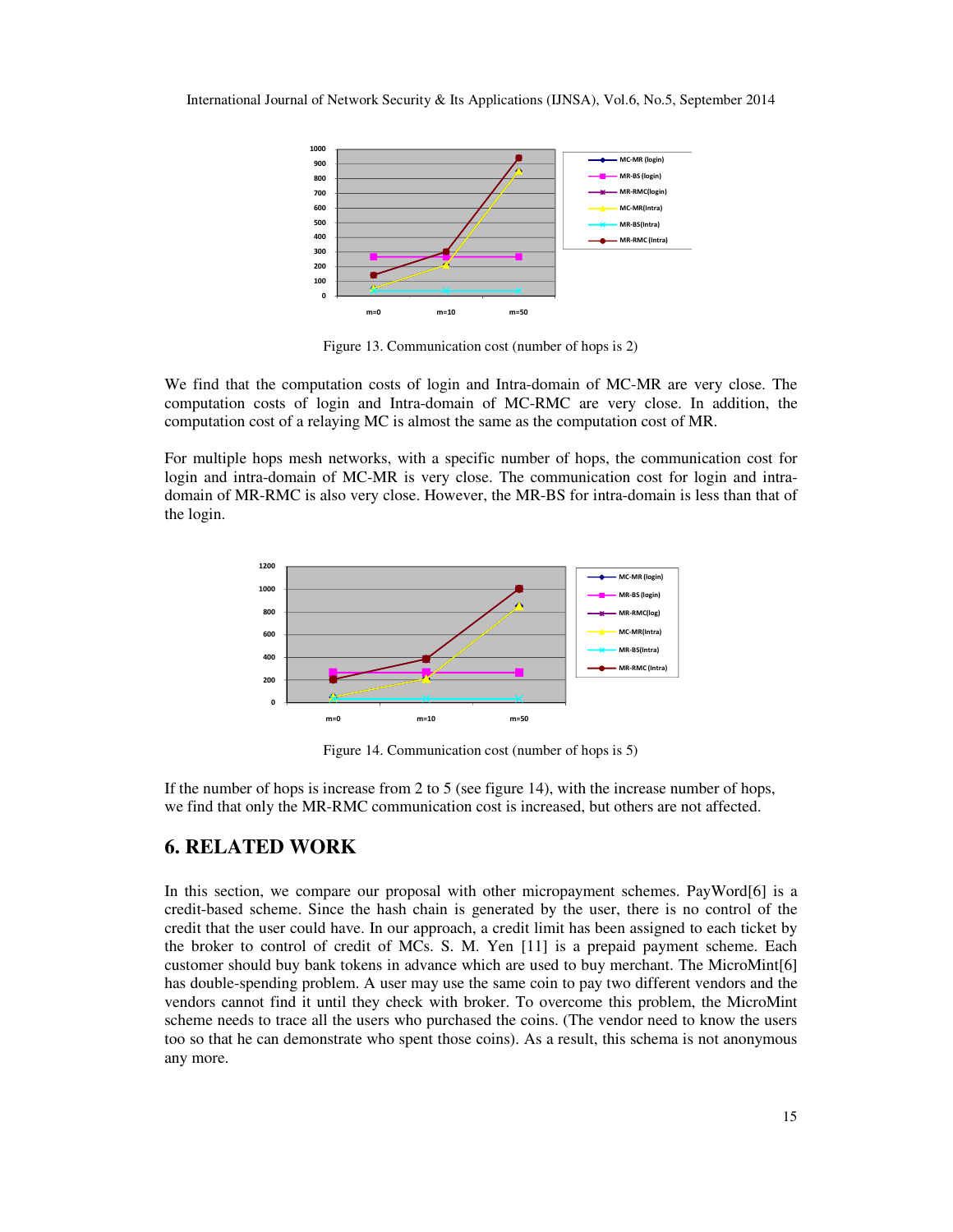Zhang proposed a billing scheme for wireless mesh networks[13]. In the protocol scheme, client and mesh router authenticates each-other and the client has to pay for the services for all the involved entities. The serving mesh router provides network access and backhaul internet service. Brokers are responsible for micropayment aggregation among the entities. The scheme comprises two phases as entity authentication and billing. In the billing scheme, the commitment of payment structure is user-router specific thus there is no chance of double-spending and doubleredemption. The good feature of the billing scheme is that new signed commitment of payment structures is not required after route change in ad-hoc network portion as all the relay nodes are paid by the associated router. The usage of payment structures only one payment chain in generated but in total multiple chains are used which will reduced the payment chain storage cost and computation cost of next payment hash generation. However, the scheme is vulnerable to security risk from the payment chain. The unspent portion of the payment hashes may be claimed by corrupt routers by changing the payment hash as authenticated hashes are known to him or user may deny his last payment chain.

Netbill[12] offers a number of advanced features. However, it is relatively expensive: digital signatures are heavily used. This scheme will not be suitable to be applied to mesh networks. Yang[10][11] applied symmetric-key cryptography instead that is more efficient than the public key cryptography and is more suitable for mobile devices. Unfortunately, the symmetric key cryptography requires more frequent key establishments and updates to prevent the shared key from being comprised. In our proposed billing scheme, the authentication and billing approach only use one digital signature and some hash chains. Since the authentication protocol authenticates mesh clients that are not known beforehand by MR, only symmetric key cryptography cannot realize the mutual authentication task. However, we have already minimized the number of the digital signatures in this proposed billing approach. In summary, the related works are not suitable for the security requirements of mesh networks which have been indicated in section 1.

# **7. CONCLUSION**

In this paper, we propose the novice billing scheme for login and intra-domain for wireless mesh networks. The security analysis shows that the protocol is resilient to various kinds of attacks. The performance analysis proves that the intra-domain billing scheme is more efficient when compared with login billing approach.

### **REFERENCES**

- [1] Donggang Liu and Peng Ning, Efficient distribution of key chain commitments for broadcast authentication in distributed sensor networks. In *Network and Districuted System Security Symposium*, NDSS 2003, pp. 263-276, 2003.
- [2] Celia Li and Uyen Trang Nguyen, Trust-based Secure Authentication for Wireless Mesh Networks.
- [3] Phone Lin and Hung-yueh Chen, A secure mobile electronic payment architecture platform for wireless mobile networks IEEE Transactions on Wireless Communications, Vol. 7, No. 7, pp. 2705 – 2713, July 2008.
- [4] DongGook Park, Colin Boyd and Ed Dawson, Micropayments for Wireless Communications, Lecture Notes in Computer Science, Vol. 2015/2001, pp. 192-205.
- [5] N. Asokan and P.A. Janson, "The state of the art in electric payment systems," IEEE Computer, Vol.30, No.9, Oct, 1998.
- [6] R.L. Rivest and A. Shamir, PayWord and MicroMint: Two simple micropayment schemes," *Proc. of Security Protocols Workshop*, Lecture Notes in Computer Science, Vol.1189, Springer Verlag, pp.69- 87, 1997.
- [7] M. Bellare, J. Garay and R. Hauser, "Design, implementation and deployment of a secure accountbased electronic payment system", IEEE J. Select. Areas Commun., Vol.18, pp. 611-627, Apr. 2000.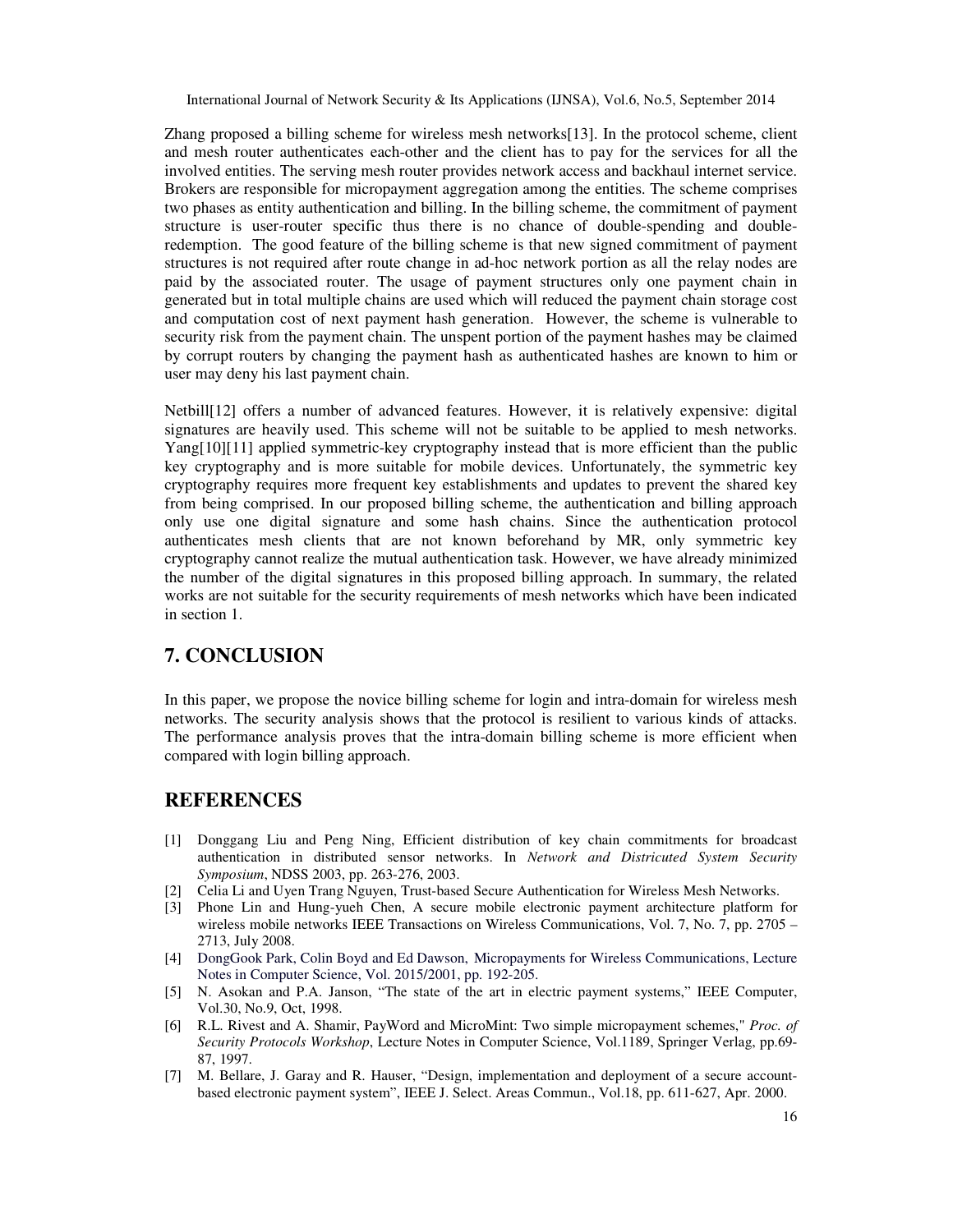- [8] Mastercard and Visa, SET Secure Electronic Transactions Protocol, version 1.0 edition.
- [9] F. Medvinsky and B. Neuman, "NetCash: a design for practical electronic currency on the Internet", in Proc. First ACM Conference on Computer and Communication Security, pp. 102-106, 1993.
- [10] Z. Yang, W. Lang, and Y. Tan., "A new fair micropayment system based on hash chain.", in Proc. IEEE International Conference on e-Technology, e-Commerce and e-Service, pp 139-145, 2004.
- [11] S. M. Yen, "PayFair: a prepaid Internet micropayment scheme ensuring customer fairness," in Proc. IEE Computers and Digital Techniques, Vol. 148, No. 6, pp.207-213, Nov. 2001.
- [12] The NetBill Electronic Commerce Project, 1995.
- [13] Y. Zhang and Y. Fang, "A secure authentication and billing architecture for wireless mesh networks", Wireless Networks, vo. 13, no.5, pp. 663-678, 2007.

# **APPENDIX A: PERFORMANCE CALCULATION**

When considering the communication cost of a payment scheme, the size, length, and number of messages sent between parties must be calculated. When paying for the volume of traffic transported, or if making frequent payments, the signalling overhead, due to payment process should be kept small relative to the payload sent. If payment is made to or from a mobile device over an air interface, with limited or scarce bandwidth, the volume of payment messages should also be minimized.

(1) MC Ticket:

| (2 bytes)             | TicketMC = MC, Brokerid, Date, PubMC, $P_{MC}$ , SigBroker<br>MC: the identifier number of the MC           |
|-----------------------|-------------------------------------------------------------------------------------------------------------|
| $(2 \text{ byte})$    | Brokerid: the identifier number of the broker who issue this ticket                                         |
| (3 bytes)             | Date: the expire date and time of the ticket                                                                |
| $(20 \text{ bytes})$  | Pub <sub>MC</sub> : the public key of the MC                                                                |
| $(20 \text{ bytes})$  | Sigbroker: the signature signed by the private key of the broker                                            |
|                       | $P_{MC}$ : ID <sub>pmc</sub> , $W_0$ $W_1$ $W_2$ $W_{N-1}$ , $V_{0,m}$ , m, N, Domain, Value, Ticket Credit |
|                       | (4 bytes) ID <sub>pmc</sub> : id of the hash chain                                                          |
|                       | (1 byte) Domain: the only domain that the hash chain could be used.                                         |
|                       | (2 bytes) Value: the purchased value of the chain for the pre-paid approach.                                |
|                       | (2 bytes) Ticket Credit: the credit limit for the ticket.                                                   |
|                       |                                                                                                             |
|                       | $(160 \text{ bytes}) W_0 \dots W_{N-1}$ : 16 bytes * N                                                      |
|                       | $(16 \text{ bytes})$ $V_{0,m}$                                                                              |
| $(1 \text{ bytes})$ m |                                                                                                             |

Public key of ECC: 20 byte (160bits) key is similar as 128 bytes RSA MD5 hash and MAC size: 16 bytes Chain length will not exceed  $2^{16}$ , thus m is 1 byte and n is 1 byte. Size of the MC Ticket:  $72$  bytes  $+ 16$  N bytes  $= 232$  bytes

To control the size of the ticket, we assume  $N=10$ . The number of tokens depends on the number of m.

(2) Hash size: 16 bytes

(3) MC contract

ID<sub>pmc</sub>, MC, MR, P<sub>start,</sub> Unit Fee, Broker<sub>id</sub> (2 bytes) MC: ID of MC (2 bytes) MR: ID of MR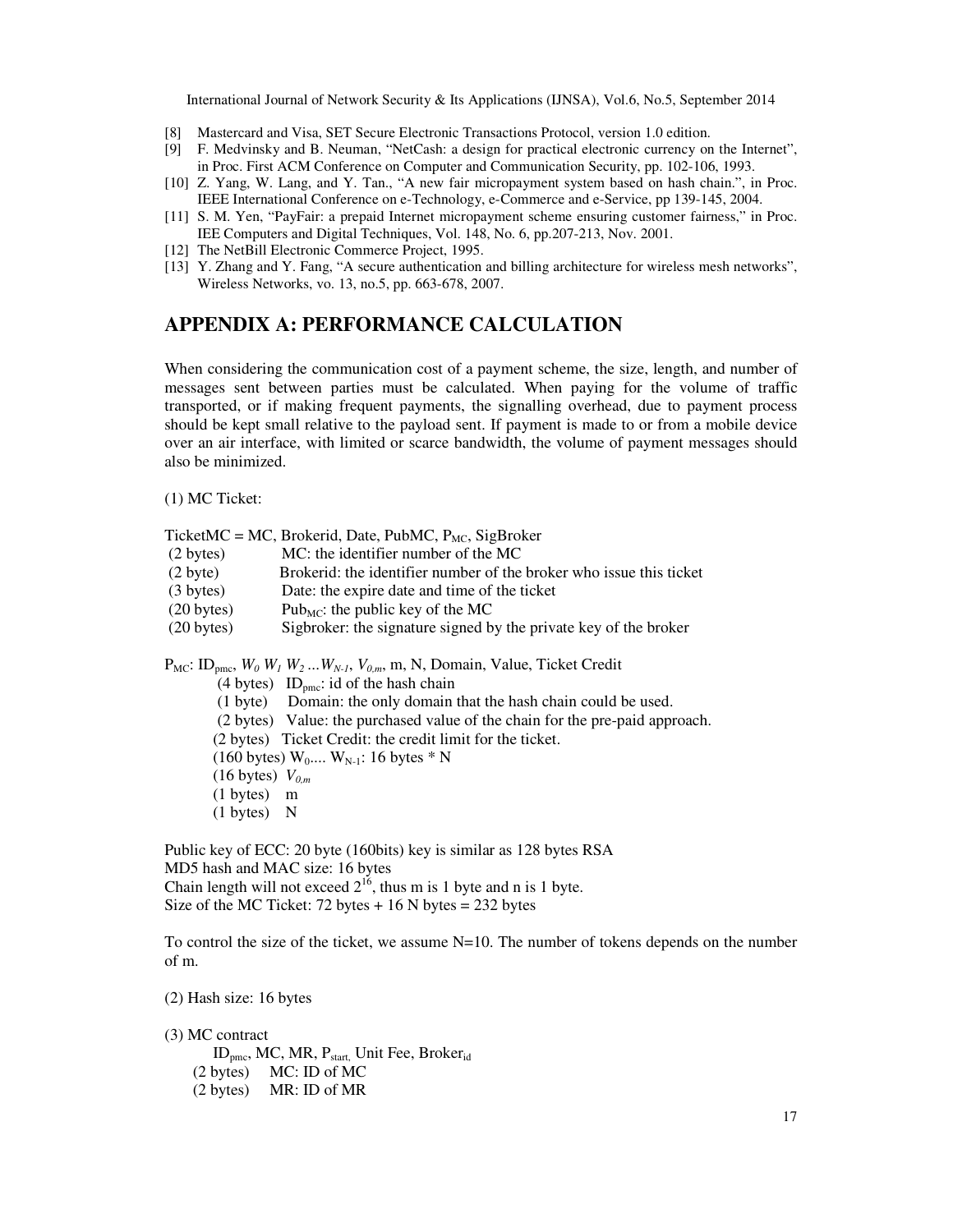- (1 byte) Unit fee: unit fee for each token
- (4 bytes)  $P_{start}$ : start index of the MR's hash chain
- (2 bytes) Brokerid: ID of the broker

 $(4 \text{ bytes})$  ID<sub>pmc</sub>

Size of MC contract: 15 bytes

- (4) unit fee, index and current hash value with MAC value 1 byte + 4 bytes + 16 bytes + 16 byte = 37 bytes
- (5) Current index and the last hash value of the hash chain used (MR send to billing server)
	- MC contract  $+ 4$  bytes  $+ 16$  bytes = 15 bytes  $+ 4$  bytes  $+ 16$  bytes = 35 bytes
- (6) MR initial contract
	- MR, P<sub>start</sub>, Fee of Relay, ID<sub>pmr,</sub> Broker<sub>id</sub>, MAC
		- (2 bytes) MR: ID of MR who issues the contract and distributes it to relaying MCs.
		- (4 bytes)  $P_{start}$ : start index of the MR's hash chain
		- (16 bytes) MAC
		- $(4 \text{ bytes})$  ID<sub>pmr</sub>
		- (1 byte) fee of relay

Size of MR original contract: 27 bytes

- (7)  $P_{MR}$ : ID<sub>pmr</sub>,  $W_0$   $W_1$   $W_2$  ...  $W_{N-1}$ ,  $V_{0,m}$ , m, N, Domain, MR, Credit/Value, Expiry Date
	- (4 bytes) ID: id of the hash chain
	- (1 byte) Domain: the only domain that the hash chain could be used.
	- (2 bytes) Value: the purchased value of the chain for the pre-paid approach.
	- (2 bytes) Credit of the ticket: the credit limit for the ticket.
	- (160 bytes)  $W_0 W_1 W_2 ... W_{N-1}$ : 16<sup>\*</sup>N bytes
		- *V0,m*: 16 bytes
		- m: 1 byte
		- N: 1 byte

Size of  $P_{MR}$ : 187bytes

(8) MR final contract

 $MR$ ,  $P_{start}$ , Fee of Relay,  $ID_{nmr}$ , Broker<sub>id</sub>, MACs, Sig

(2 bytes) MR: ID of MR who issues the contract and distributes it to relaying MCs.

- (4 bytes)  $P_{start}$ : start index of the MR's hash chain
- (16 bytes\*S) MACs: each relaying MC adds its MAC to the contract
- (4 bytes)  $ID_{pmr}$ <br>(1 byte) Fee of
- Fee of Relay
- (1 byte) Brokerid
- (20 bytes) Sig

Size of MR final contract:  $36 + 16*$ S

|         |             |             |                  |                       |               |             |                        | Time: ms        |
|---------|-------------|-------------|------------------|-----------------------|---------------|-------------|------------------------|-----------------|
| Hash    | <b>MAC</b>  | Rgeneration | $D_{\text{pub}}$ | Sig <sub>Verify</sub> | $E_{\rm pub}$ | SigGenerate | D <sub>symmetric</sub> | $E_{symmetric}$ |
| $SHA-1$ | <b>HMAC</b> |             | <b>RSA</b>       | <b>RSA</b>            | <b>RSA</b>    | <b>RSA</b>  | <b>AES</b>             | <b>AES</b>      |
| 0.009   | 0.015       | 0.0195      | 33.3             | 1.42                  | 1.42          | 33.3        | 1.67                   | 1.67            |

### **One-hop login**

MC:

Computation: 1 MAC + Siggeneration + m hash

Computation cost:  $0.015 + 46.4 + 0.009$ <sup>\*</sup>m =  $46.415 + 0.009$ m

ECC signature reference: generation: 46.4ms, verify: 92.4ms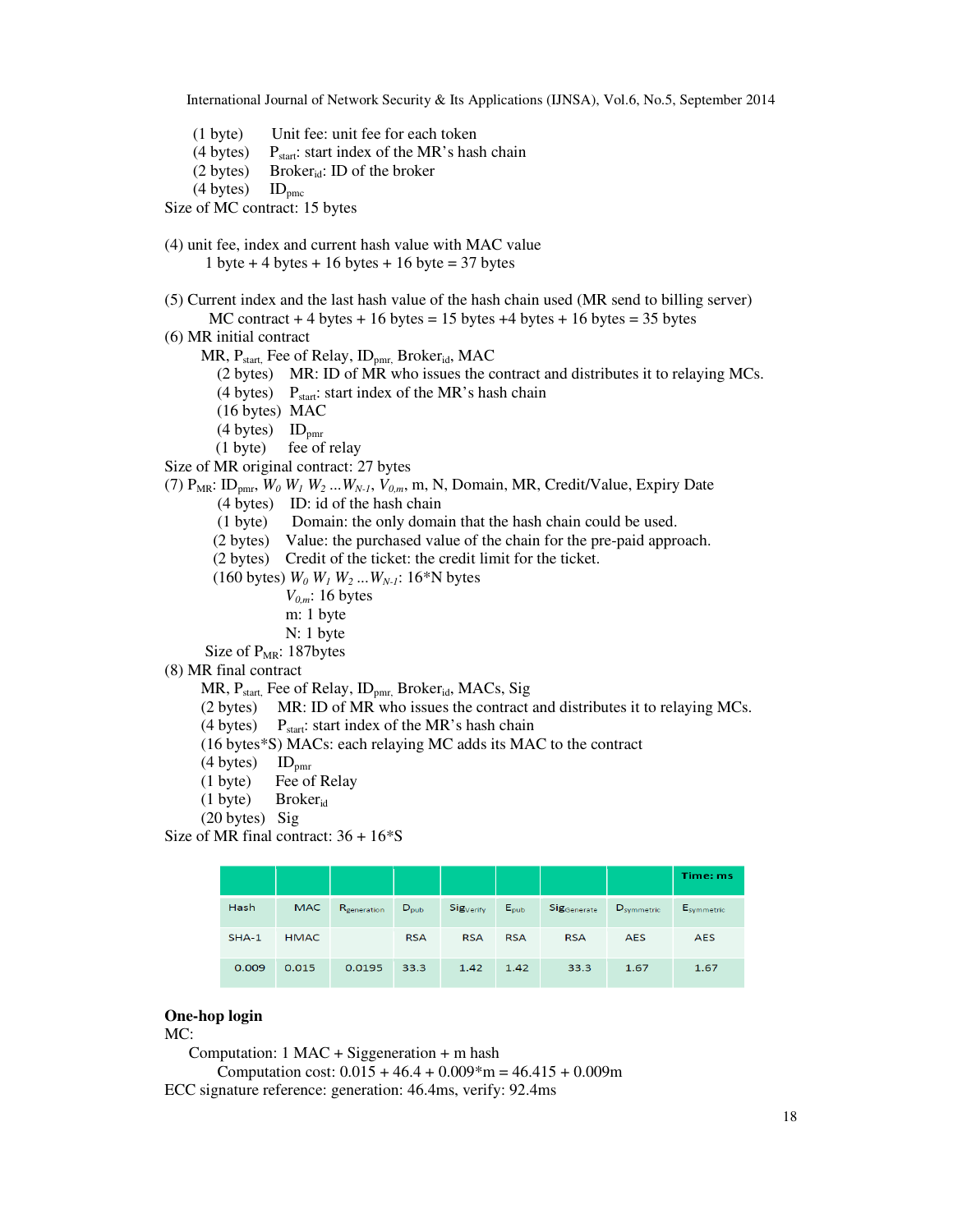### MR:

+

```
 Computation: 1 MAC + Sigverify + m hash 
      Computation cost: 0.015 + 92.4 + 0.009*m = 92.415 + 0.009m
    Communication: 
      MC-MR: unit fee, index and current hash value with MAC value (37bytes) + MC contract 
            m hash (15 bytes + 16m = 15 + 16m)
           Bandwidth: 52 + 16m MR-BS: MC Ticket 232 bytes + Current index and its hash value of the hash chain used 
            (35 bytes) 
         Bandwidth: 267 bytes 
Multiple-hop login
```
# **MC:**

 Computation: 1 MAC + Siggeneration + m hash Computation cost:  $0.015 + 46.4 + 0.009$ m =  $46.415 + 0.009$ m

#### **MR:**

Computation:  $1 \text{ MAC} + \text{Sigverify} + 1 \text{ MAC} + \text{MAC} + \text{Siggeneration} + \text{m hash} + \text{m hash} + 1$ MAC

Computation cost:  $0.015 + 92.4 + 0.03 + 46.4 + 2*0.009m + 0.015 = 138.86 + 0.018m$ 

**Relaying MC** (with authentication, use this for the combined paper of authentication and billing) Computation:  $2MAC + 2 MAC + m hash + m hash + Sigverify$ Computation cost:  $4*0.015 + 2*0.009*m + 92.4 = 92.46 + 0.018m$ 

### **Communication:**

MC-MR: MC contract + m hash  $(15 + 16m)$  + unit fee, index and current hash value with MAC value (37) Bandwidth:  $52 + 16m$ MR-BS: Ticket size (MR sends to billing server)  $232 +$  Current index and its hash value of the hash chain used Communication cost (35) Bandwidth: 267

MR-RMC:  $2 * initial contract + the final contract (2 * 63 + 16 * S) + m hash (16m)$ Bandwidth: 126 + 16S +16m

### **One-hop Intra-domain:**

#### MC:

 Computation: 1 MAC + Siggeneration + m hash Computation cost:  $0.015 + 46.4 + 0.009$  \* m =  $46.415 + 0.009$  m

#### MR:

 Computation: 1 MAC + Sigverify + m hash Computation cost:  $0.015 + 92.4 + 0.009$ \*m =  $92.415 + 0.009$ m

#### Communication:

MC-MR: unit fee and index with the MAC key (37 bytes) + MC contract + m hash (15 + 16  $*$ m)

Bandwidth:  $52 + 16m$ 

MR-BS: Current index and its hash value of the hash chain used (35 bytes)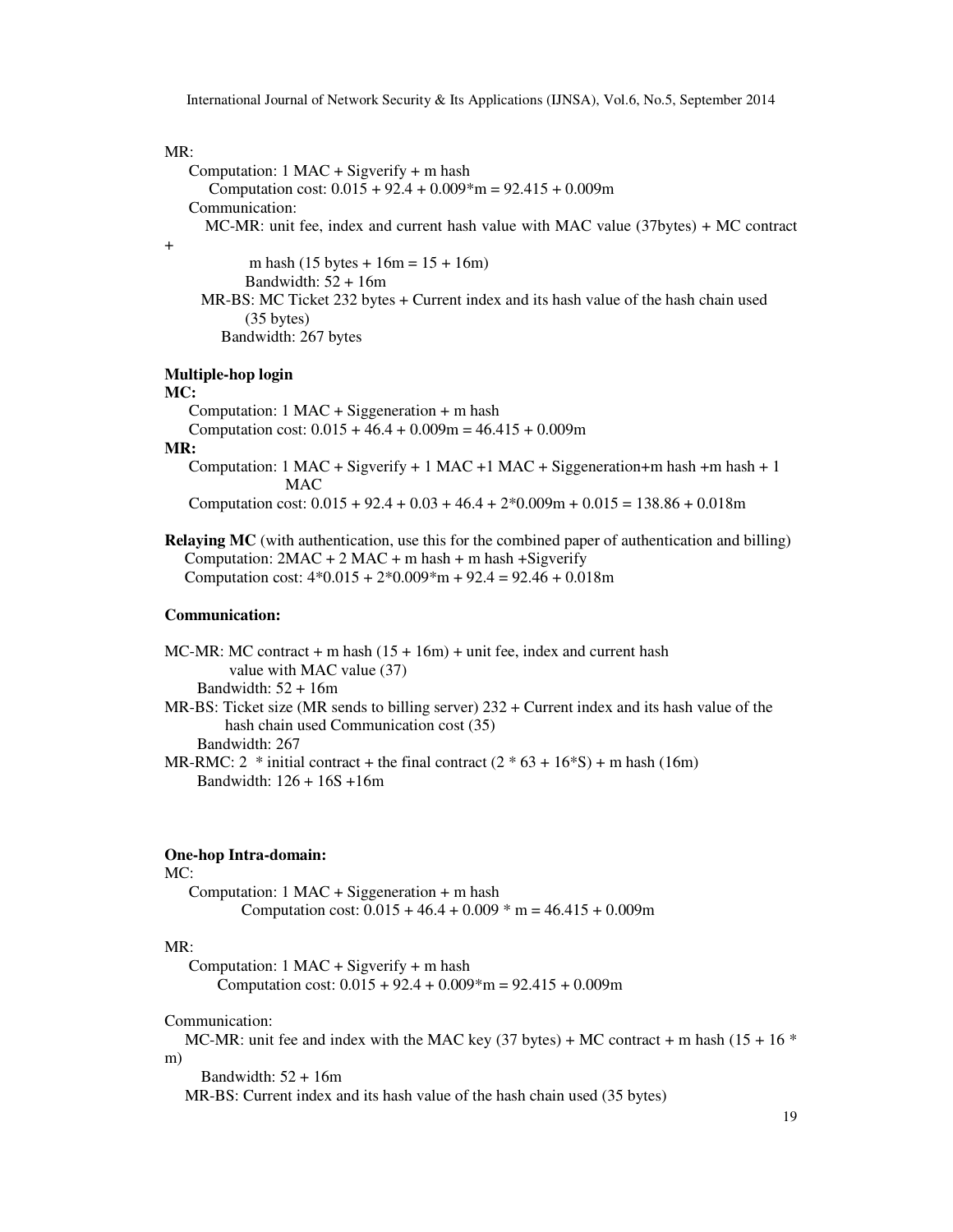Bandwidth: 35 bytes

### **Multiple-hop Intra-domain:**

MC Computation:  $1$  MAC + Siggeneration + m hash Computation cost:  $0.015 + 46.4 + 0.009$  \* m =  $46.415 + 0.009$ m MR Computation:  $1$  MAC + 1 Sigverify + 1 MAC + Siggeneration + m hash + m hash + 1 MAC Computation cost:  $0.015 + 92.4 + 0.015 + 46.4 + 2 * 0.009 * m + 0.015 = 138.845 +$  0.018m Relaying MC: Computation:  $2$  MAC + 1 MAC + Sigverify + m hash Computation cost:  $3 * 0.015 + 92.4 + 0.009 * m = 92.445 + 0.009m$ Communication: MC-MR: MC contract + m hash  $(15 + 16 * m) +$  Unit fee, index with MAC  $(37) +$ Bandwidth:  $52 + 16m$ MR-BS: current index and its hash value of the hash chain used (35) Bandwidth: 35 MR-RMC:  $2 * initial contract + final contract (2 * 63 + 16 * S) + m hash (16m)$ Bandwidth: 126 + 16S + 16m

To control the size of the MR final contract, we assume the number of relaying MCs is at most 5. MC software control that when is asked to join the relay service, it should be not moving or move at slow speed.

### **Appendix B: one-way chain**

For setup of the one-way chain, the generator chooses at random the root or seed of the chain, i.e., the value  $V_N$ , and derives all previous values  $V_i$  by iteratively applying the hash function H.

The value  $V_0$ , which we refer to as the end-value, is normally made public, and potentially linked to the identity of the user possessing the corresponding root value.

An example of a standard hash chain:



Hash values from a user-generated hash chain can be used as authenticated payment tokens.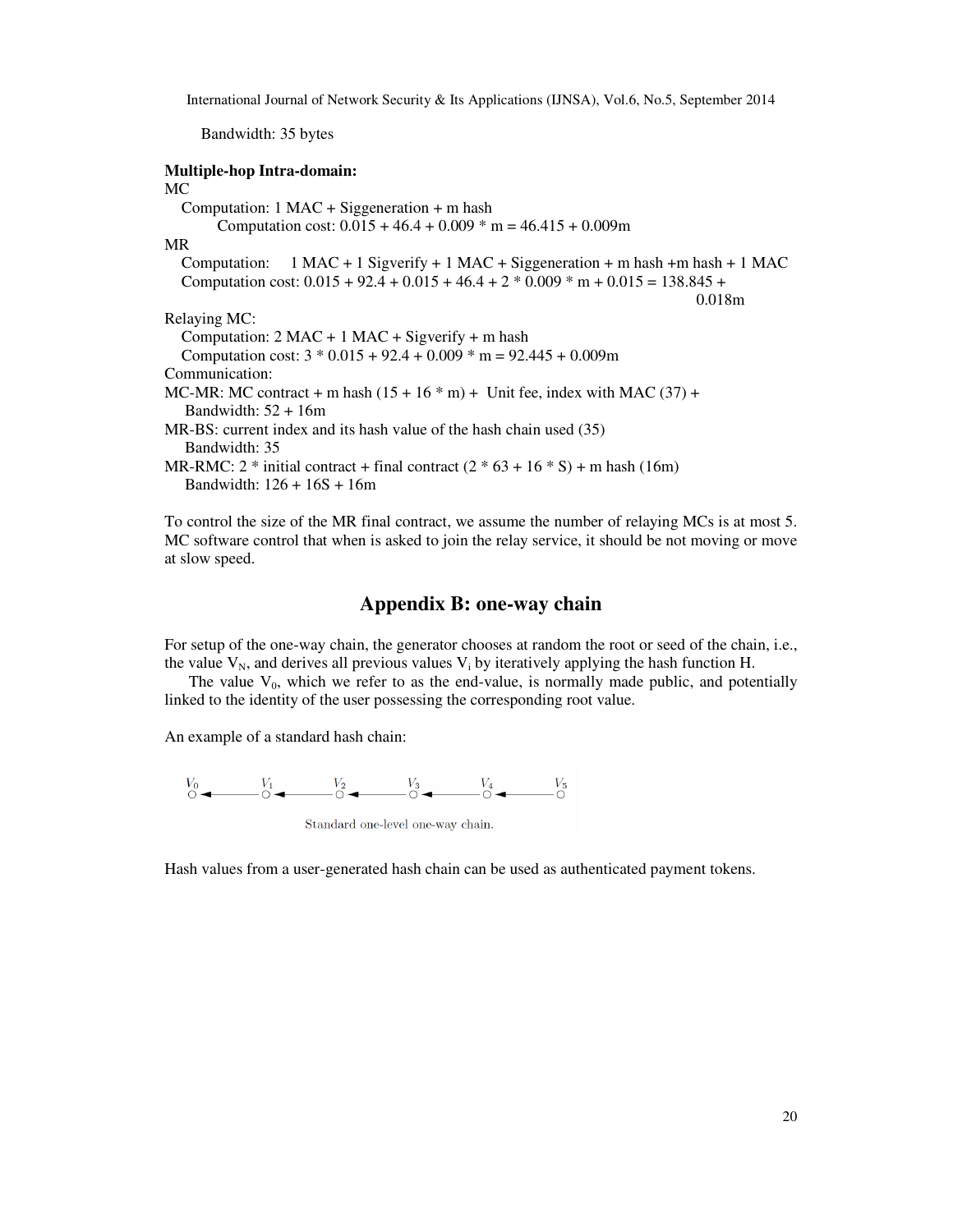



**Hash Chain Payment Scheme** 

On the first payment to a new vendor, the user signs a commitment to that vendor with a new hash chain. By including the vendor identity in the commitment, the vendor is linked to the chain, preventing it being redeemed by other vendors. For each micropayment, the user releases the next payment hash, the pre-image of the current value, to the vendor. Since the hash function is oneway, only the user could have generated this value, and knowledge of it can constitute proof of payment. In essence, the hash chain links the correctness of the current payment to the validity of previous payments. Each hash value is worth the same amount, which can be specified in the commitment. A payment of *m* units is made by releasing the single hash which is the *mth* preimage of the current hash in the chain. The vendor only needs to apply *m* hashes to verify it.

A broker, or trusted third party, is introduced to aggregate micropayments to many different vendors. Actual monetary value is claimed by redeeming the highest spent hash token, along with the commitment, at a broker with whom the user has an account.

By using a hash chain, the computational cost of a payment is now a single hashing operation for the vendor, after the initial single digital signature verification for a new chain. Where a user spends *n* hashes from a chain to make *z* payments at the vendor the average cost per payment is *(n hashes + 1 signature)/z*. Thus, in the worst case, where a user only ever makes a single purchase from a vendor, the cost is similar to the public key schemes. Therefore, as with the majority of micropayment systems, the scheme is optimized for repeated payments to the same vendor.

#### **One-way Chain Advantages and Disadvantages**

Traditional one-way chains have many advantages. First of all, given only a trusted value  $V_i$  of the chain, it is intractable to find a value  $V_j$ , where  $j > i$ , such that  $H^{j-i}(V_j) = V_i$  (assuming that H is a secure one-way function and that the output of H is sufficiently large, we further discuss the security of one-way chains below). However, it is easy to assess the validity of a value  $V_j$ , where  $j > i$ , by verifying that  $H^{j-i}(V_j) = V_i$ .

### **Hierarchical One-Way Chains**

A hierarchical one-way chain consists of two or more levels of chains, where values of a firstlevel ("primary") chain act as roots of a set of second-level ("secondary") chains. We refer to the secondary chain rooted in the *i*th value of the primary chain as the *i*th secondary chain. Here, all the values of the *i*th secondary chain are released before any of the values of the i + 1st chain is released; the primary chain value  $V_i$  is released in between.